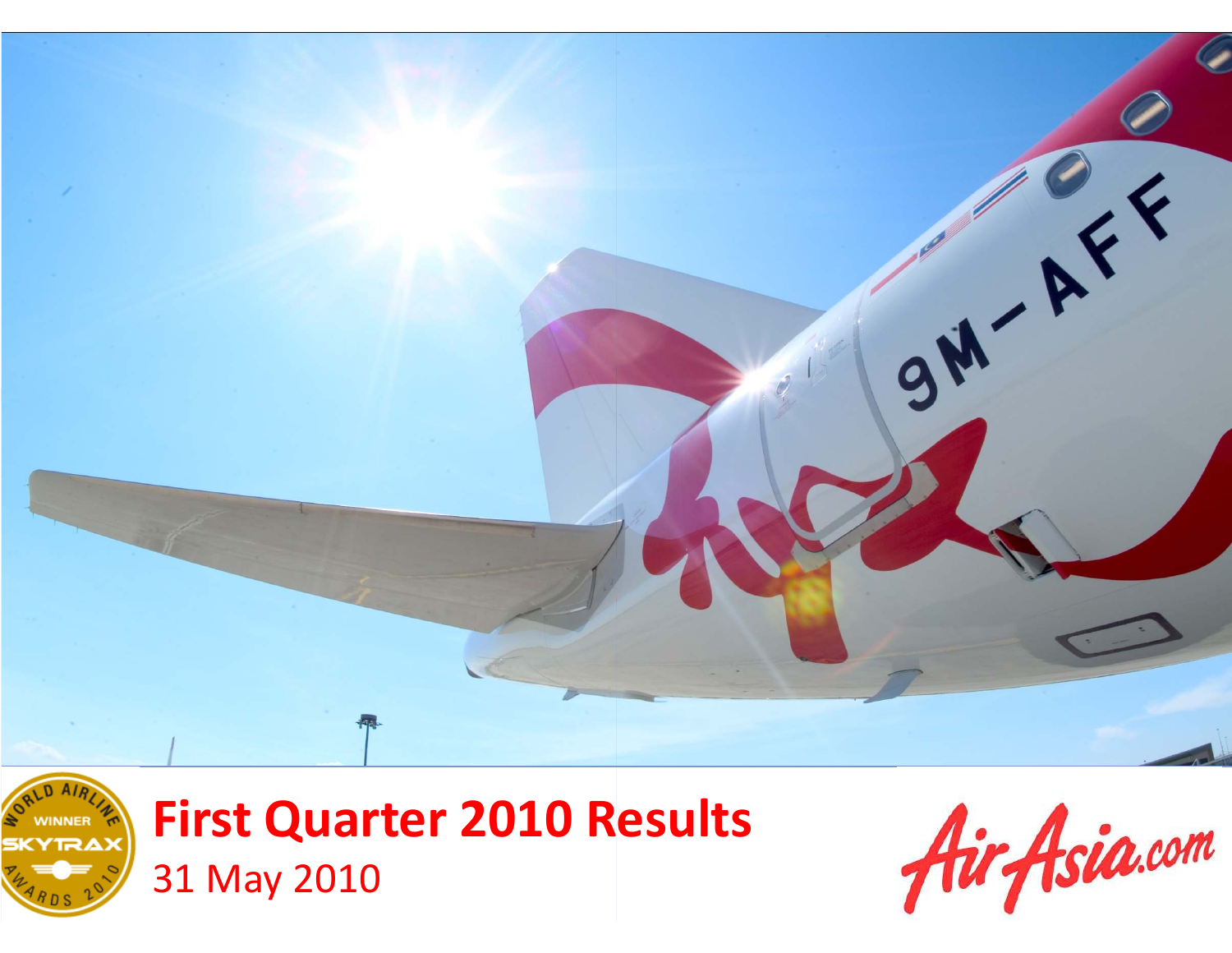## **Disclaimer**



Information contained in our presentation is intended solely for your reference. Such information is subject to change without notice, its accuracy is not guaranteed and it may not contain all material information concerning the Company. Neither we nor our advisors make any representation regarding, and assumes no responsibility or liability for, the accuracy or completeness of, or any errors or omissions in, any information contained herein.

In addition, the information may contain projections and forward-looking statements that reflect the company's current views with respect to future events and financial performance. These views are based on current assumptions which are subject to various risks factors and which may change over time. No assurance can be given that future events will occur, that projections will be achieved, or that the company's assumptions are correct. Actual results may differ materially from those projected.

This presentation can be distributed without any consent of the Company as this is a publicly available announcement.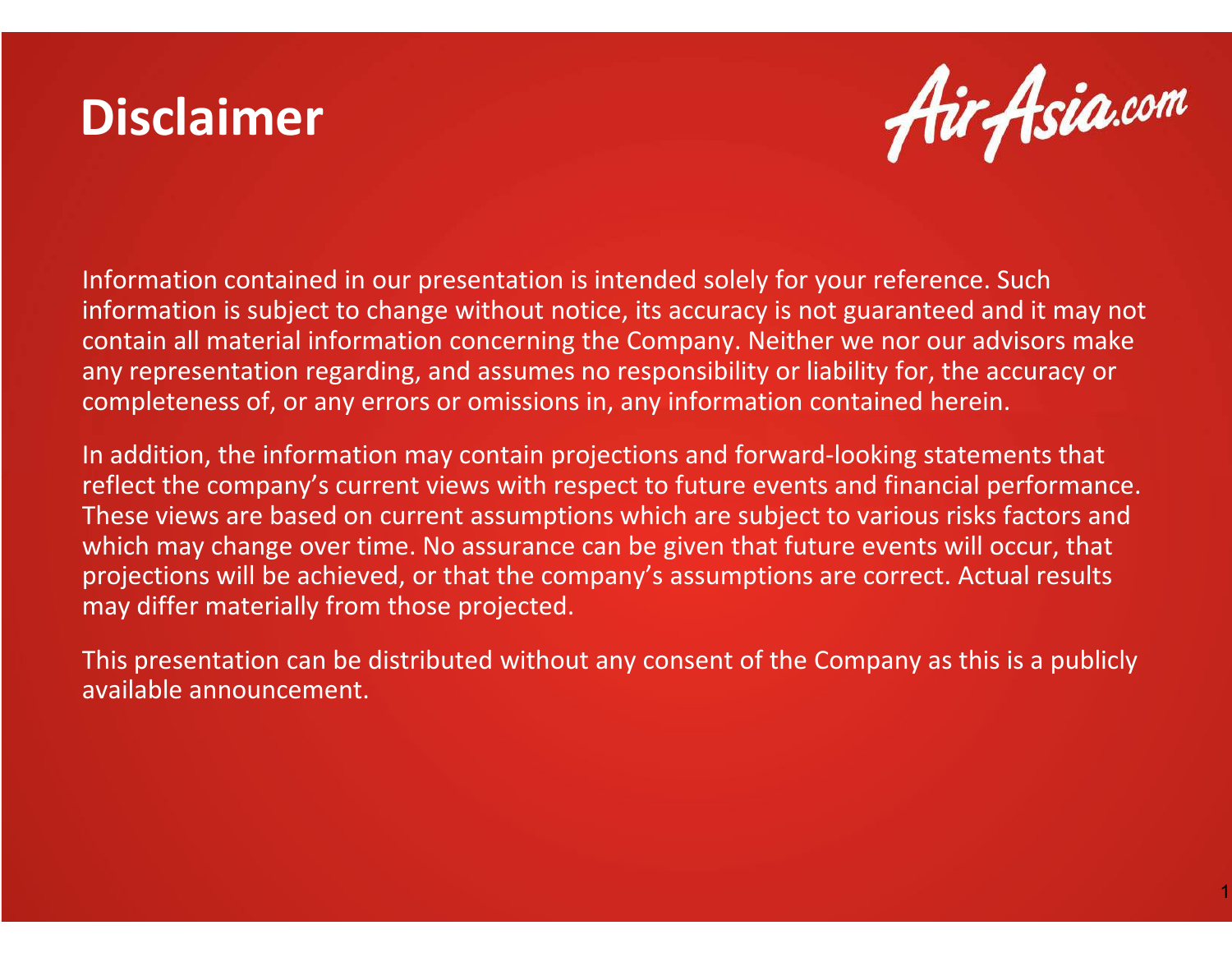## **SNAPSHOT - <sup>1</sup>st Quarter 2010AirAsia Group PROFITABLE**



# **Strong top line growth in Malaysia**<br>Bevenue up to PM979 million from PA

- $\Box$ Revenue up to RM878 million from RM797 million
- $\Box$ Increased traffic growth of 17.1% y-o-y of 3.7 million passengers
- $\Box$ □ Profit after tax of RM224 million, up 10% y y or 3.7 m<br>0% y-o-y
- $\Box$ Deposits, cash and bank balances increased to RM938 million in 1Q10

# **Thailand exceeds expectations**<br>Revenue of THB2, 108 million reset

- $\Box$ ■ Revenue of THB3, 108 million recording 30% y-o-y growth
- $\Box$ Posted profit after tax growth of 109% y-o-y
- $\Box$ Passenger volume and load factor up 25 25% and 5% y-o-y

# **Indonesia makes PROFIT**

- $\Box$ Revenue up 37% y-o-y
- $\Box$ □ Posted 107% growth profit after tax y-o-y
- $\Box$ **□** Passenger volume grew by 35% y-o-y a load factor 72%, up from 68% y-o-y

# Group wide ancillary revenue up

 $\Box$ Malaysia =  $\uparrow$  54%, Thailand =  $\uparrow$  86%, Indonesia =  $\uparrow$  67%  $\frac{2}{2}$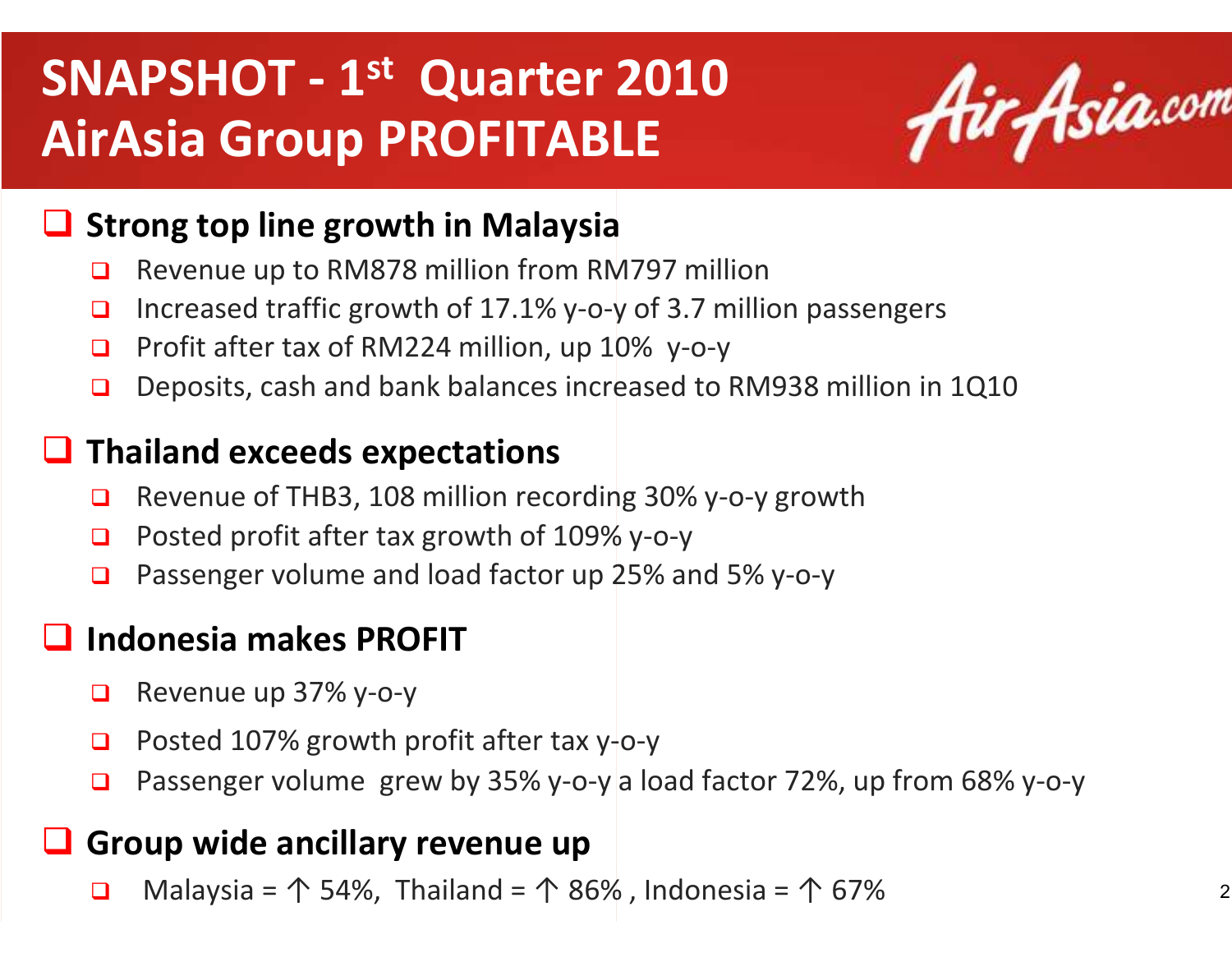# **Financial Results**

#### **-**Malaysia



| Year Ended: 31 March 2010<br><b>RM'000 unless otherwise stated</b> | <b>1Q2010</b> | <b>1Q2009</b> | <b>Change</b><br>$y$ -O- $y$ |
|--------------------------------------------------------------------|---------------|---------------|------------------------------|
| Revenue                                                            | 878,041       | 797,131       | 10%                          |
| <b>EBITDAR</b>                                                     | 323,516       | 389,956       | $-17%$                       |
| Lease of Aircraft                                                  | (21, 832)     | (27, 650)     | 21%                          |
| <b>EBITDA</b>                                                      | 301,684       | 362,305       | $-17%$                       |
| <b>EBIT</b>                                                        | 186,255       | 264,142       | $-29%$                       |
| Profit before tax                                                  | 256,187       | 124,118       | 106%                         |
| Profit after tax                                                   | 224,110       | 203,150       | 10%                          |
| Profit after Tax Margin                                            | 25.5%         | 25.5%         |                              |
| Core Operating Profit / (Loss) *                                   | 111,397       | 165,963       | $-33%$                       |

\*Core operating profit = PBT less adjustments

- Both revenue and profit after tax grew<br> $10\%$  M  $\odot$  M 10% y-o-y
- $\sqcup$  $\Box$  106% growth in profit before tax y-o-y posting a 1Q10 of RM256 mil
- $\Box$  Core operating profit down 33% y-o-y primarily due to the increase in fuel cost.

|                   | <b>1Q09</b>   | <b>1Q10</b>   | <b>Change</b> |
|-------------------|---------------|---------------|---------------|
| <b>Fuel price</b> | <b>US\$57</b> | <b>US\$84</b> | 个47%          |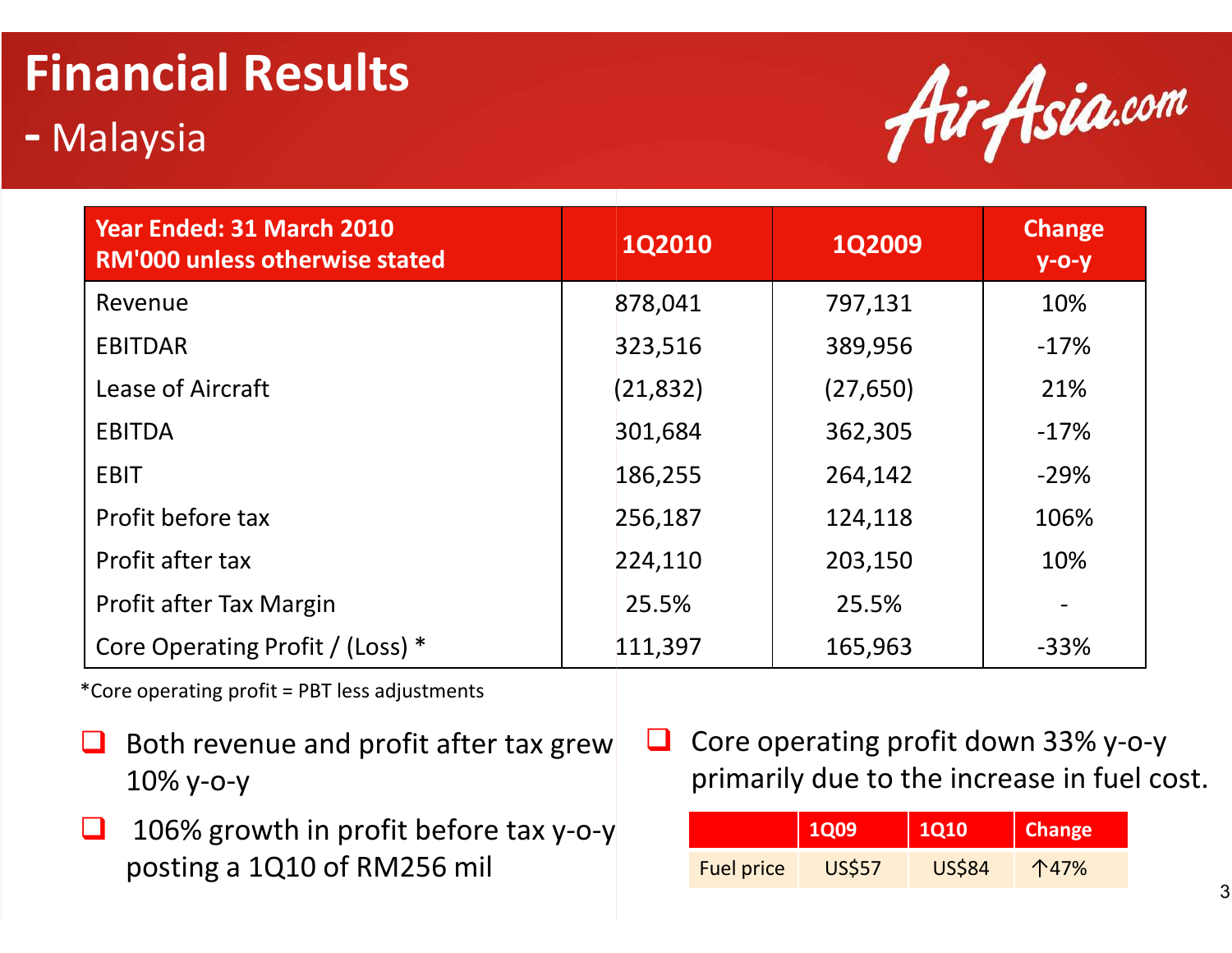# **Revenue Breakdown**

#### **-**Malaysia



|                          | <b>1Q2010</b> | <b>1Q2009</b> | <b>Change</b><br>$y$ -O- $y$ |
|--------------------------|---------------|---------------|------------------------------|
| <b>RM'000</b>            |               |               |                              |
| <b>Revenue</b>           |               |               |                              |
| <b>Ticket Sales</b>      | 632,214       | 622,930       | 2%                           |
| <b>Ancillary Income</b>  | 140,278       | 91,248        | 54%                          |
| Other Operating Income * | 101,549       | 82,953        | 22%                          |
| <b>Total Revenue</b>     | 878,041       | 797,131       | 10%                          |
|                          |               |               |                              |

\* Inclusive of aircraft lease income

### **Tickets sales, ancillary income and other operating income all up in 1Q10**

- $\Box$ **Q** Passenger ticket sales up 2% y-o-y despite increased capacity<br>
—
- $\Box$ ■ Strong take-up rates in ancillary income posting best performance of 54% y-o-y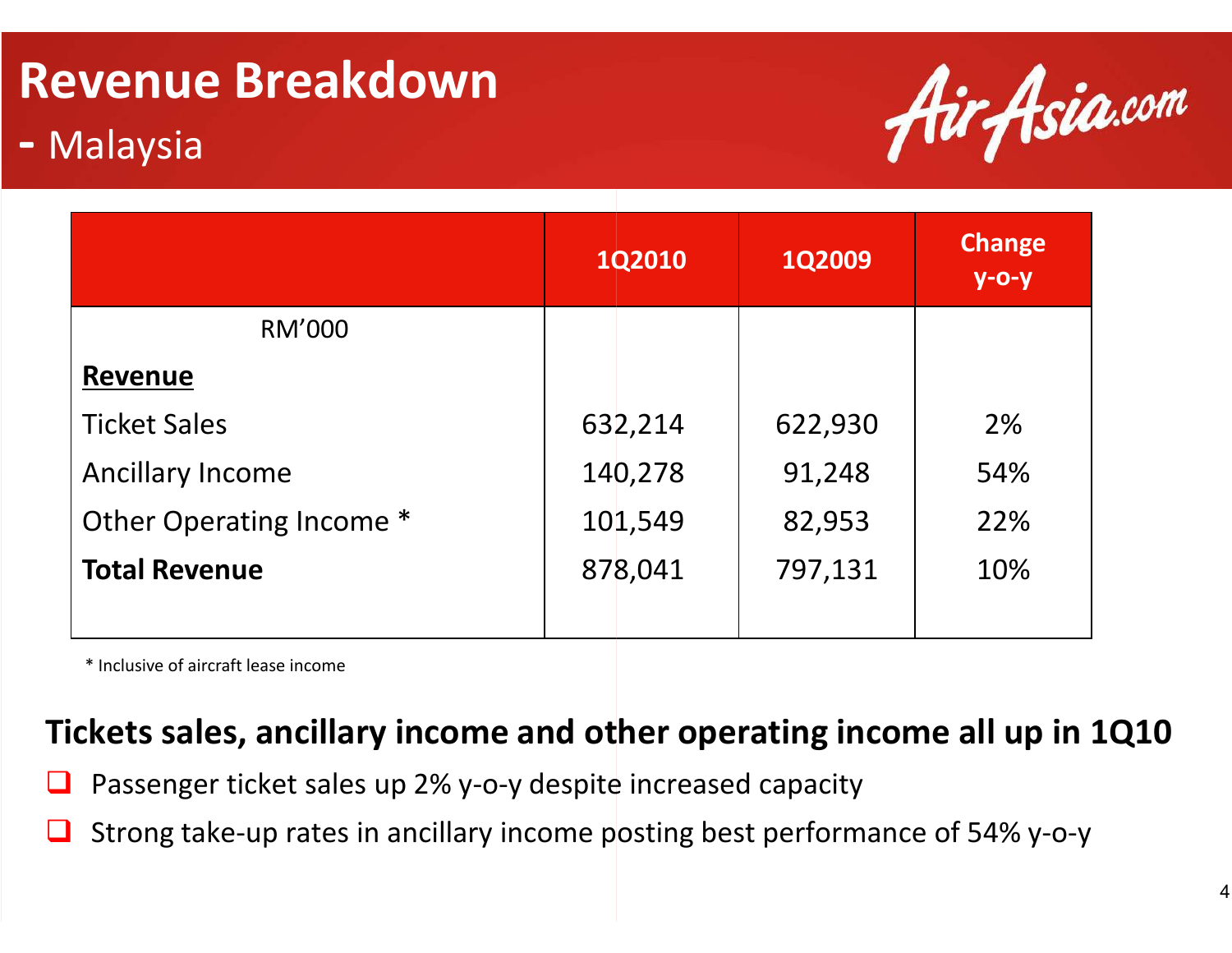# **Operating Statistics**

#### -Malaysia

| Year Ended: 31 March 2010     | <b>1Q2010</b> | <b>1Q2009</b> | <b>Change</b><br>$y$ -o-y |
|-------------------------------|---------------|---------------|---------------------------|
| Passenger Carried             | 3,685,389     | 3,147,609     | 17%                       |
| Capacity                      | 5,016,780     | 4,515,120     | 11%                       |
| Load Factor                   | 74%           | 70%           | 4 ppt                     |
| ASK (million)                 | 5,929         | 5,215         | 14%                       |
| RPK (million)                 | 4,090         | 3,487         | 17%                       |
| Rev/ASK (sen)                 | 13.22         | 13.84         | $-4%$                     |
| Rev / ASK (US cents)          | 3.92          | 3.99          | $-2%$                     |
| Cost/ASK (sen)                | 11.54         | 9.83          | $-17%$                    |
| Cost / ASK (US cents)         | 3.42          | 2.71          | $-26%$                    |
| Cost/ASK - ex fuel (US cents) | 1.88          | 1.67          | $-12%$                    |
| Number of flights             | 27,871        | 25,084        | 11%                       |
| <b>Average Fuel Price</b>     | 90.0          | 61.6          | 46%                       |
| Average Fare (RM)             | 172.6         | 197.9         | $-13%$                    |



- $\Box$  Higher passenger and capacity volumes show signs of recovering industry supported by aggressive marketing
- $\Box$  Higher contribution from ancillary income offsets lower average fare
- $\Box$  Positive load factor due to the maturing of certain routes
- u. Rise in CASK mainly fuel related as CASK ex –fuel impact is small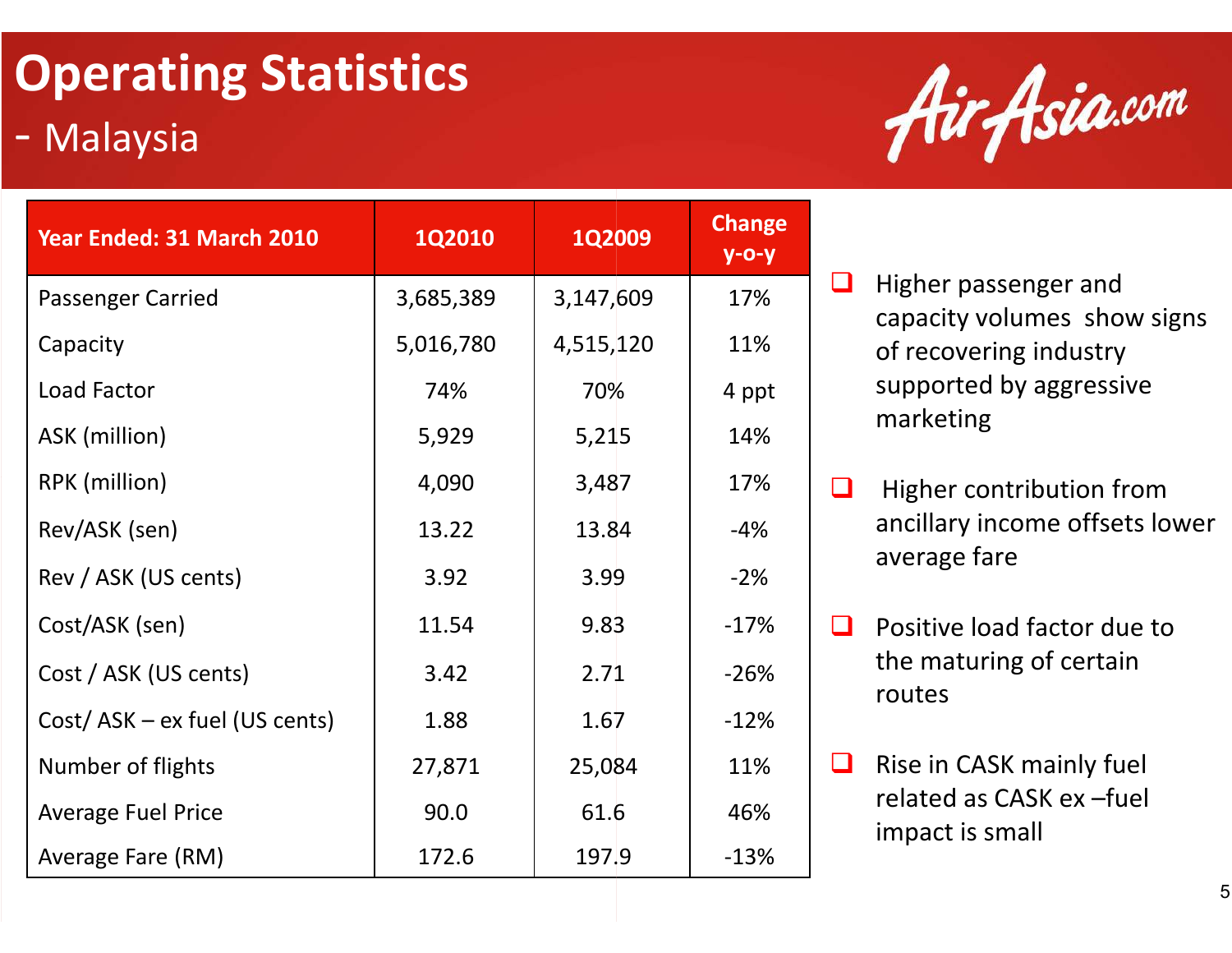#### **Capacity Growth & Load Factor-**Malaysia



## **∞ Succesful revenue management despite higher capacity**



**Improvement in travel demand**

 $\Box$ Market recovery from 2009

 $\Box$ 

 $\Box$ Load factor increased by 4ppt y-o-y  $\Box$ **Consistent upward trend**

- 13.7% growth in additional capacity y-o-y
- Increased frequencies on trunk routes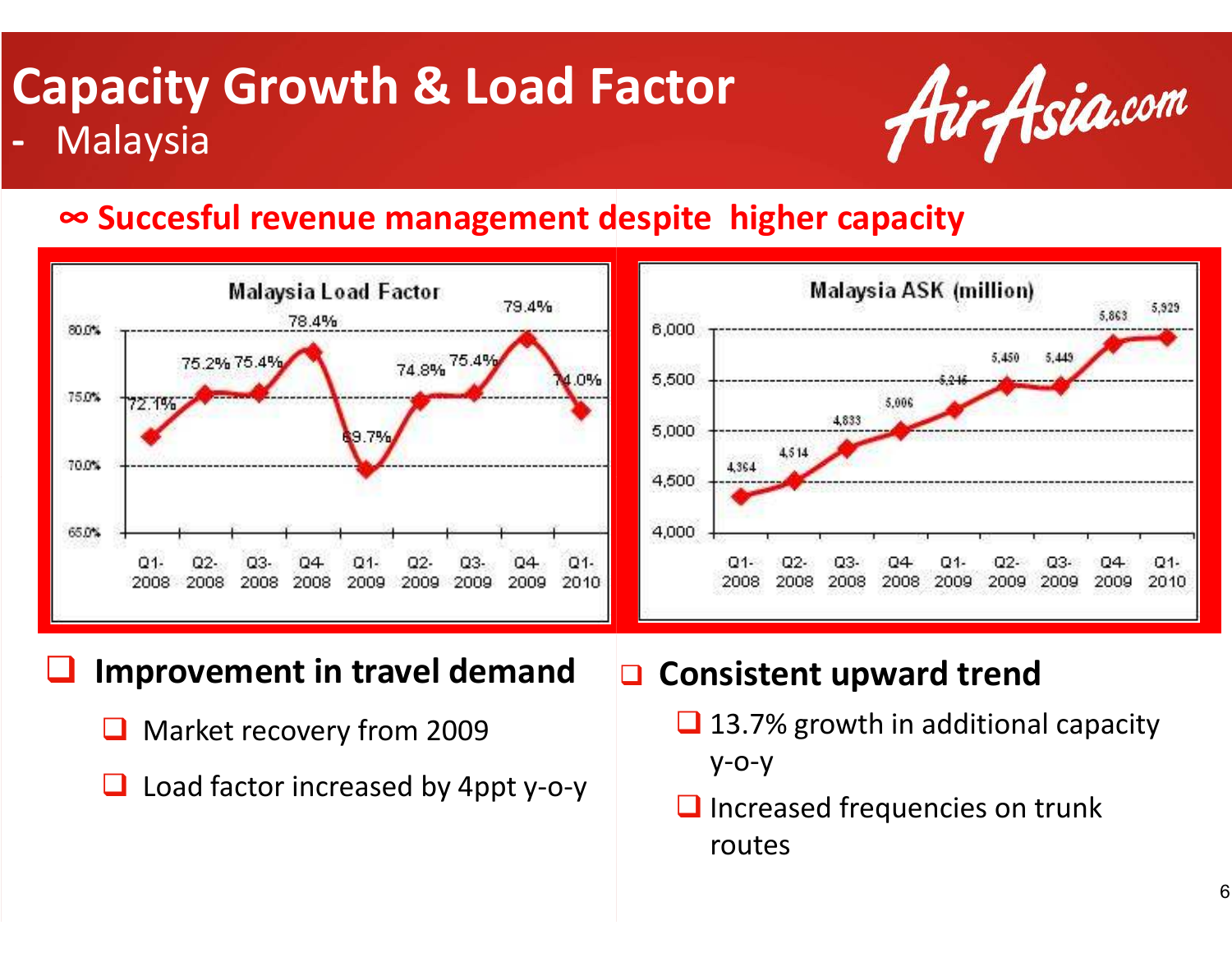## **Financial Results-**<mark>- Thailand</mark>



| <b>Year Ended: 31 March 2010</b><br>THB'000 unless otherwise stated | <b>1Q2010</b><br><b>1Q2009</b> |           | <b>Change</b><br>$y - 0 - y$ |
|---------------------------------------------------------------------|--------------------------------|-----------|------------------------------|
|                                                                     |                                |           |                              |
| Revenue                                                             | 3,108,336                      | 2,395,836 | 30%                          |
| <b>EBITDAR</b>                                                      | 983,096                        | 756,142   | 30%                          |
| <b>EBITDA</b>                                                       | 482,583                        | 330,896   | 46%                          |
| <b>EBIT</b>                                                         | 451,104                        | 300,263   | 50%                          |
| Profit after tax                                                    | 622,862                        | 297,633   | 109%                         |
| Profit after Tax Margin                                             | 20%                            | 12.4%     | 7.6 ppt                      |
| Core operating profit / (loss)                                      | 400,622                        | 297,633   | 35%                          |
|                                                                     |                                |           |                              |

\*Core operating profit = PBT less adjustments

- $\Box$ 109% growth in profit after tax y-o-y
- $\Box$ Achieved THB401 mil in core operating profit, a 35% increase from 1Q09
- $\Box$ Successful route structure supported by strong domestic travel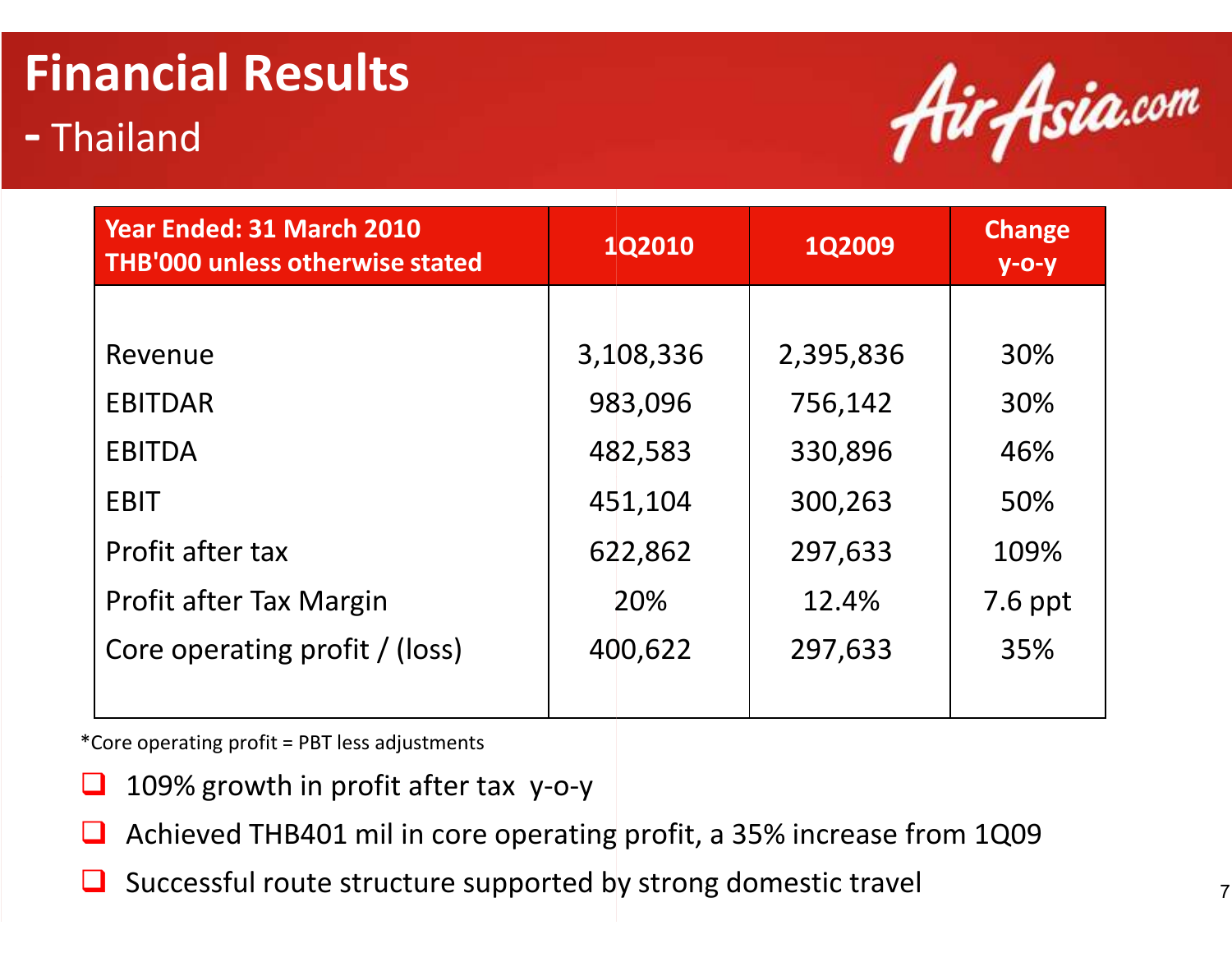## **Passenger and Ancillary Revenue--** Thailand



|                         | <b>1Q2010</b> | <b>1Q2009</b> | <b>Change</b><br><u>у-о-у'</u> |
|-------------------------|---------------|---------------|--------------------------------|
| <b>THB'000</b>          |               |               |                                |
| <b>Revenue</b>          |               |               |                                |
| <b>Ticket Sales</b>     | 2,665,301     | 2,173,866     | 22%                            |
| <b>Ancillary Income</b> | 405,644       | 217,077       | 87%                            |
| Other operating income  | 37,391        | 4,893         | 664%                           |
| <b>Total Revenue</b>    | 3,108,336     | 2,395,836     | 30%                            |
|                         |               |               |                                |

### **All across the board increase in revenue**

- ப Passenger ticket sales up 22% y-o-y
- $\Box$ ■ Growth in ancillary income posting 87% increase in 1Q2010 y-o-y in 2009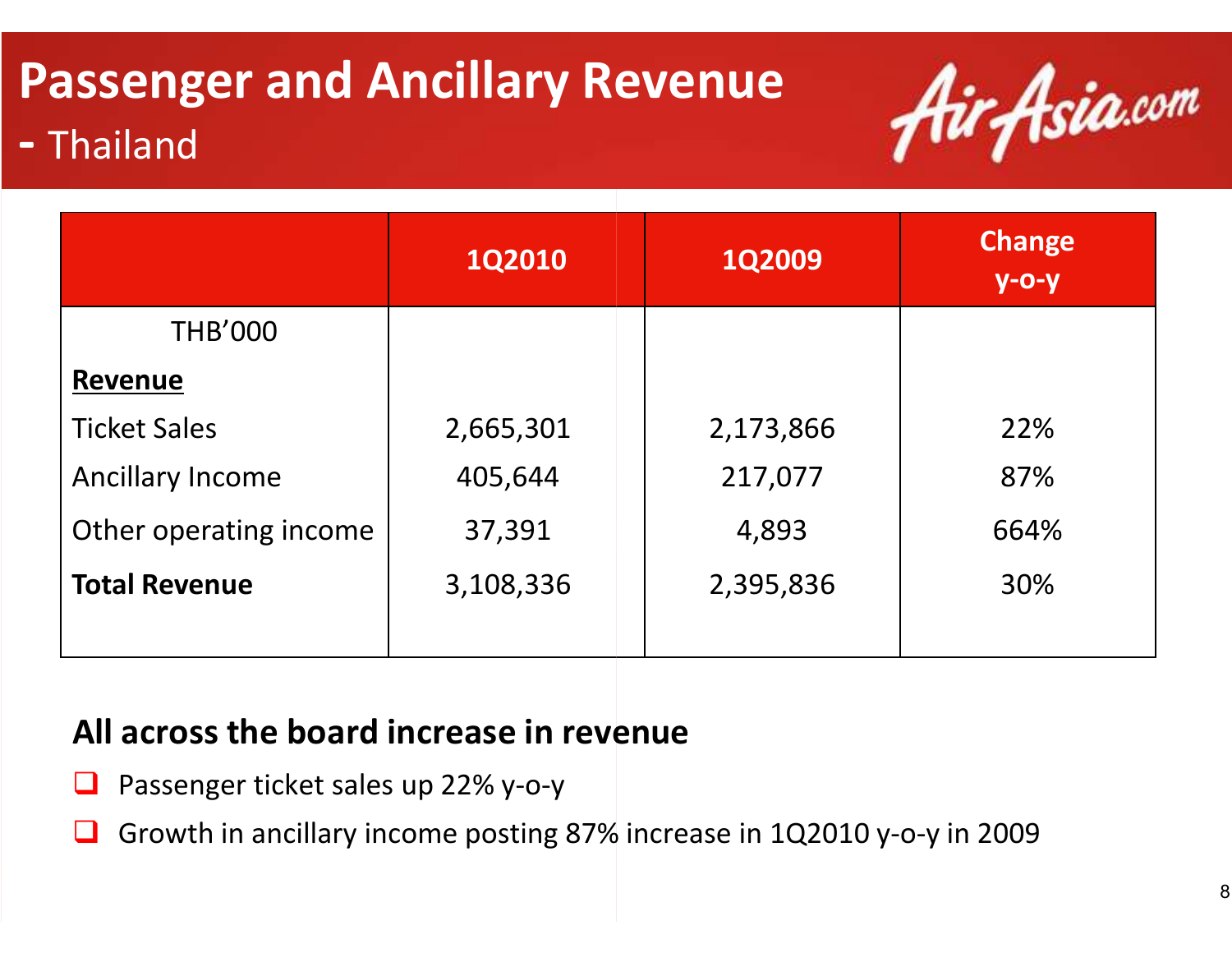## **Operating Statistics**-<mark>- Thailand</mark>

| Year Ended: 31 March 2010     | <b>1Q2010</b> | <b>1Q2009</b> | <b>Change</b><br>$y$ -o-y |
|-------------------------------|---------------|---------------|---------------------------|
| <b>Passenger Carried</b>      | 1,481,111     | 1,186,098     | 25%                       |
| Capacity                      | 1,836,101     | 1,557,624     | 18%                       |
| Load Factor                   | 81%           | 76%           | 5 ppt                     |
| ASK (million)                 | 1,914         | 1,432         | 34%                       |
| RPK (million)                 | 1,544         | 1,059         | 46%                       |
| Rev / ASK (US cents)          | 4.86          | 4.72          | 3%                        |
| Cost / ASK (US cents)         | 4.20          | 4.14          | $-1.4%$                   |
| Cost/ASK - ex fuel (US cents) | 2.58          | 2.81          | 8%                        |
| Number of flights             | 10,802        | 9,462         | 14.16                     |
| Average Fare (THB)            | 1,800         | 1,833         | $-2%$                     |



- $\Box$  25% increase in passenger carried with only 2% decrease in average fare
- $\Box$  Improved load factor due to the revival of tourism coupled with effective marketing campaign
- $\Box$  3% increase in yields due to strong passenger demand and positive contribution from ancillary income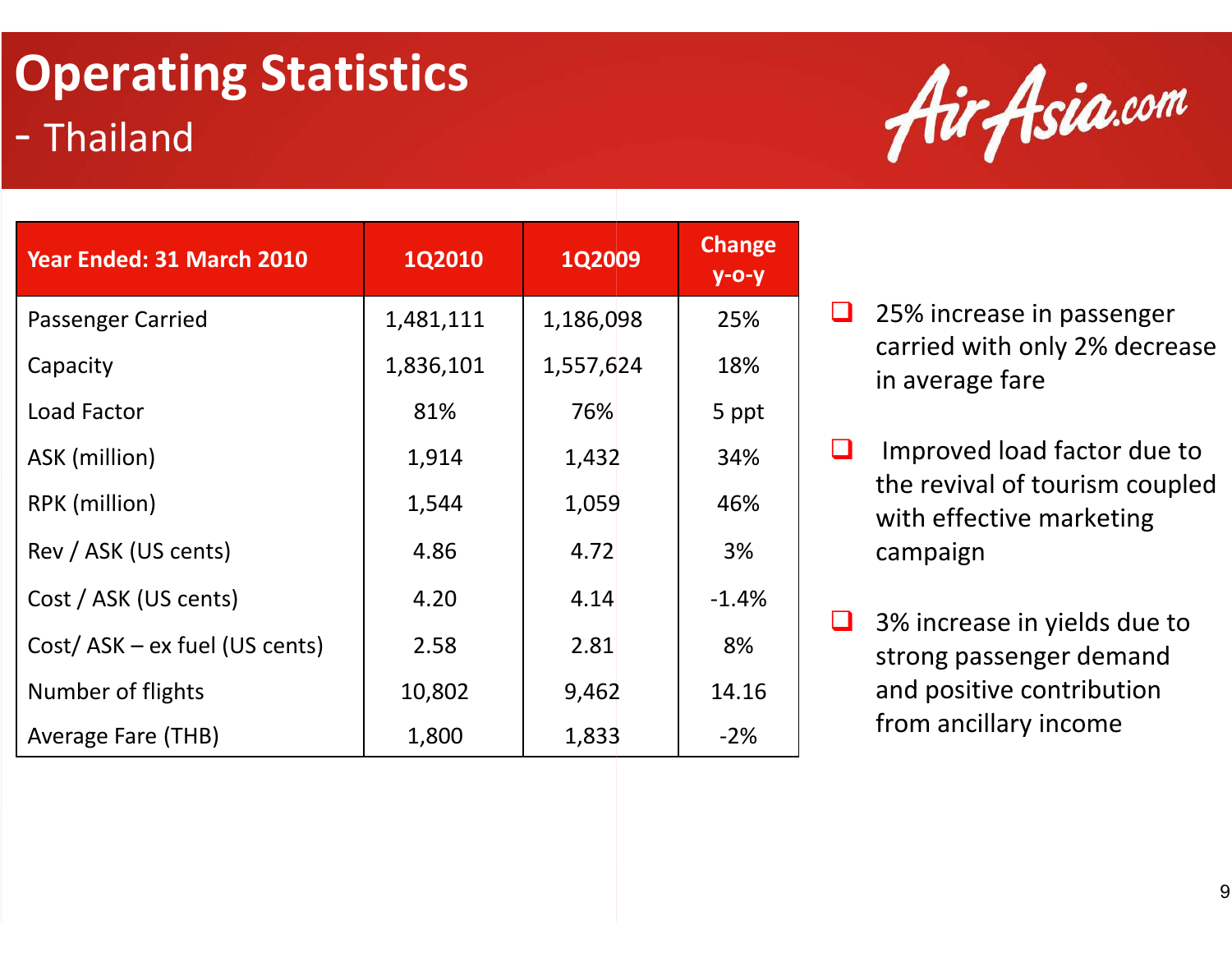### **Capacity Growth & Load Factor-**- Thailand



### **∞ Demand outpacing capacity and growth**



### **Thailand is stronger and resilient**

 $\Box$ Load factor highest in 2 years in 1Q10

 $\Box$ 

- $\Box$  $\Box$  More frequencies added into existing domestic routes and higher yielding international routes
- u Thailand remains resilient in Q210 despite political turmoil
	- Current load factor in 2Q10 still up y-o-y due to strong domestic route
	- No flight cancellations. TAA team is prepared and experienced in facing such situations y due to strong domest<br>pared and experienced<br>ives to operations in Ba<br>n Bangkok bounce back
	- Second hub in Phuket provides alternatives to operations in Bangkok
	- Work closely with authorities to help on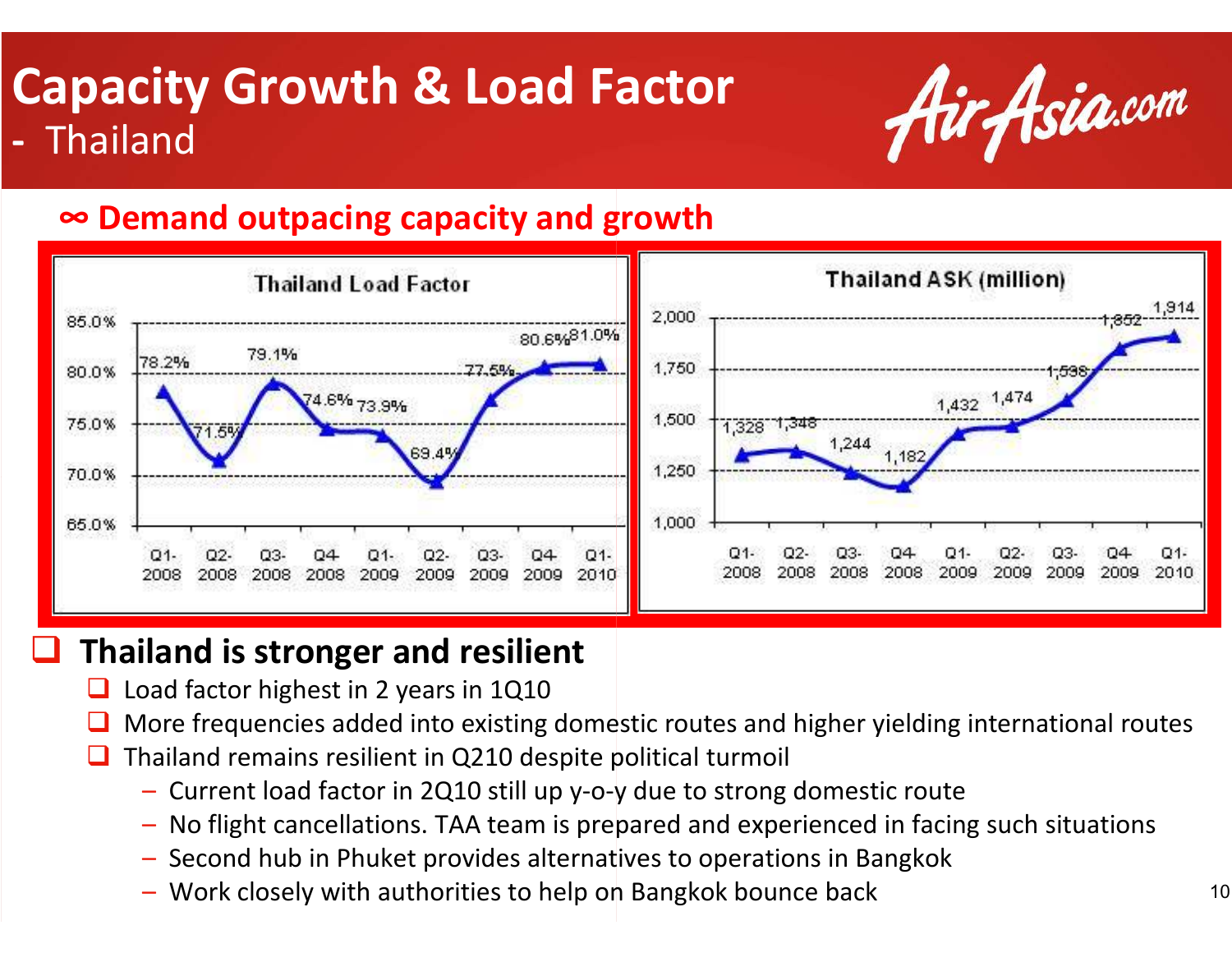# **Financial Results**

#### **--** Indonesia



| Year Ended: 31 March 2010<br><b>IDR'million unless otherwise stated</b> | <b>1Q2010</b> | <b>1Q2009</b> | <b>Change</b><br>$y$ -O- $y$ |
|-------------------------------------------------------------------------|---------------|---------------|------------------------------|
| Revenue                                                                 | 528,355       | 384,664       | 37%                          |
| <b>EBITDAR</b>                                                          | 107,495       | 70,021        | 54%                          |
| EBITDA                                                                  | (7,881)       | (30, 652)     | 74%                          |
| <b>EBIT</b>                                                             | (11, 163)     | (32, 652)     | 65%                          |
| Profit / (loss) after tax                                               | 4,640         | (64, 634)     | 107%                         |
| Profit / (loss) after tax margin                                        | $-6.4%$       | $-16.8%$      | 17.7 ppt                     |
| Core Operating Profit / (loss)                                          | (33, 973)     | (64,634)      | 47%                          |

### **IAA operations is profitable**

- ⊔ ■ Profit after tax shows 107% growth y-o-y
- $\Box$ **Q** Further improvement in revenue with 37% growth y-o-y
- $\Box$ International routes are performing well and are profitable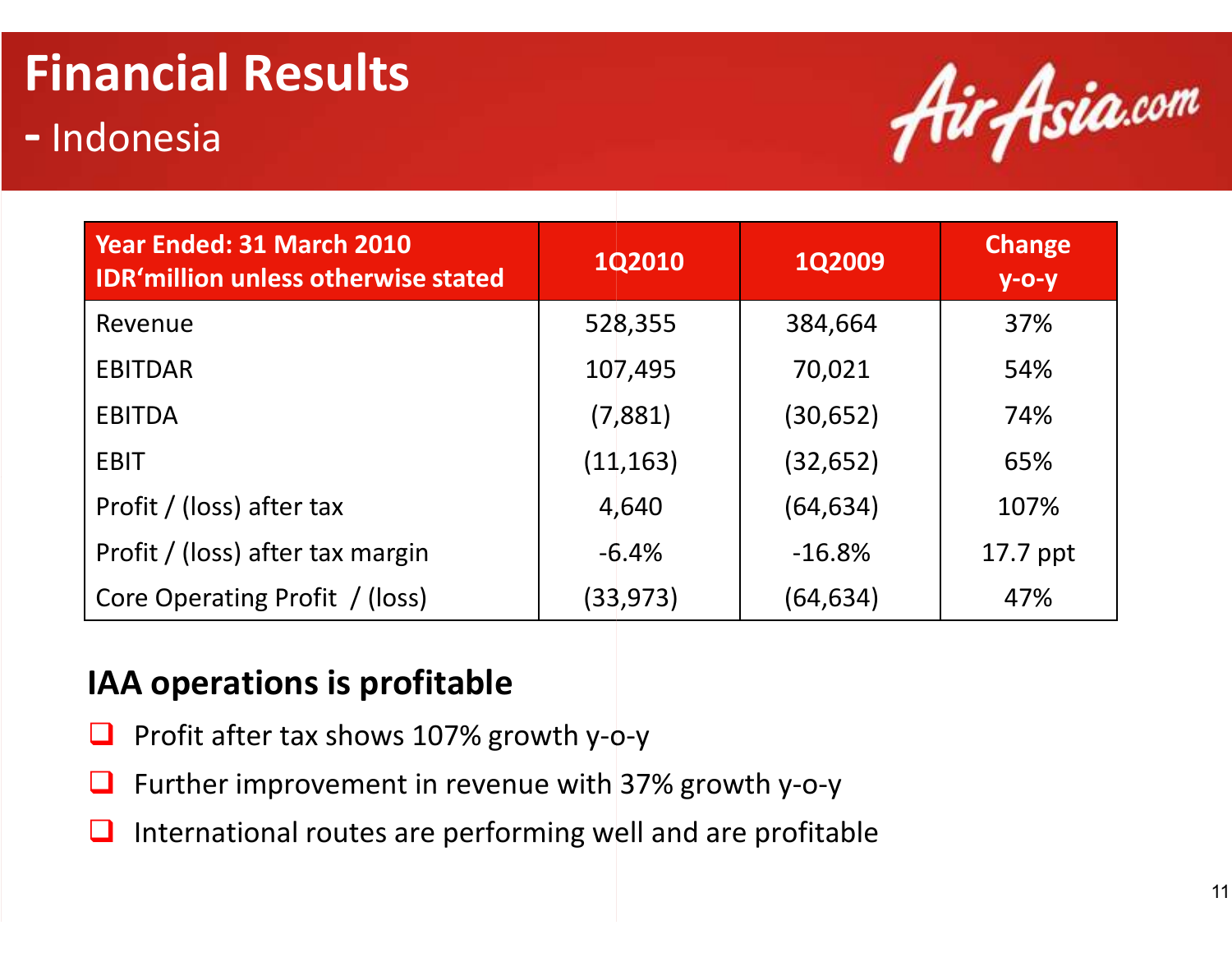# **Passenger and Ancillary Revenue**



#### **--** Indonesia

|                         | <b>1Q2010</b> | <b>1Q2009</b> | <b>Change</b><br>$y$ -o-y |
|-------------------------|---------------|---------------|---------------------------|
| <b>IDR</b> 'million     |               |               |                           |
| Revenue                 |               |               |                           |
| <b>Ticket Sales</b>     | 443,574       | 332,067       | 34%                       |
| <b>Ancillary Income</b> | 86,359        | 53,013        | 63%                       |
| Other operating income  | (1, 578)      | (416)         | $-279%$                   |
| <b>Total Revenue</b>    | 528,355       | 384,664       | 37%                       |
|                         |               |               |                           |

ப ■ 53% increase y-o-y in ticket sales despite heavy domestic competition in Indonesia<br>一

- $\Box$ Better route mix for international market
- $\Box$ Upward trending for ancillary income due to high passenger take up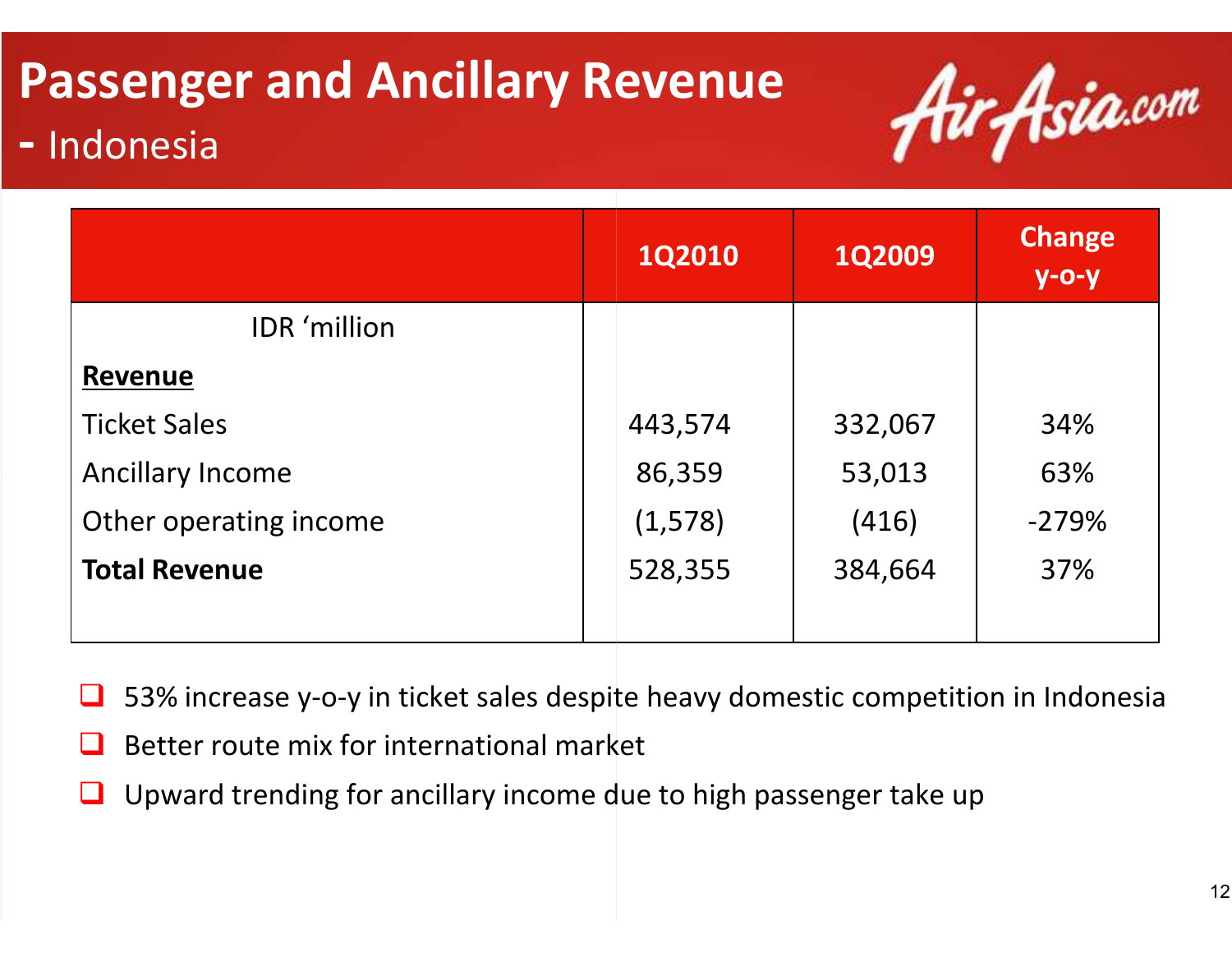## **Operating Statistics**-<mark>- Indonesia</mark>

| Year Ended: 31 March 2010     | <b>1Q2010</b> | <b>1Q2009</b> | <b>Change</b><br>$y$ -o-y |
|-------------------------------|---------------|---------------|---------------------------|
| <b>Passenger Carried</b>      | 893,381       | 662,483       | 35%                       |
| Capacity                      | 1,234,492     | 979,632       | 26%                       |
| Load Factor                   | 72%           | 68%           | 4 ppt                     |
| ASK (million)                 | 1,569         | 1,103         | 42%                       |
| RPK (million)                 | 1,136         | 745           | 52%                       |
| Rev / ASK (US cents)          | 3.64          | 3.00          | 21%                       |
| Cost / ASK (US cents)         | 3.76          | 3.25          | $-14%$                    |
| Cost/ASK - ex fuel (US cents) | 2.08          | 1.90          | $-9%$                     |
| Number of flights             | 7,213         | 6,060         | 19%                       |
| Average Fare (IDR)            | 496,511       | 501,245       | $-1\%$                    |



❏ Strong ticket sales in-line with 35% passenger growth y-o-y

 $\Box$  Lower average fare of 1% was offset with increase ancillary income in 1Q10. Have shown steady increase since 1Q09

- $\Box$  Growth of load factor to72% due to successful international routes
- $\Box$  Rise in CASK due to fuel cost and increase in head counts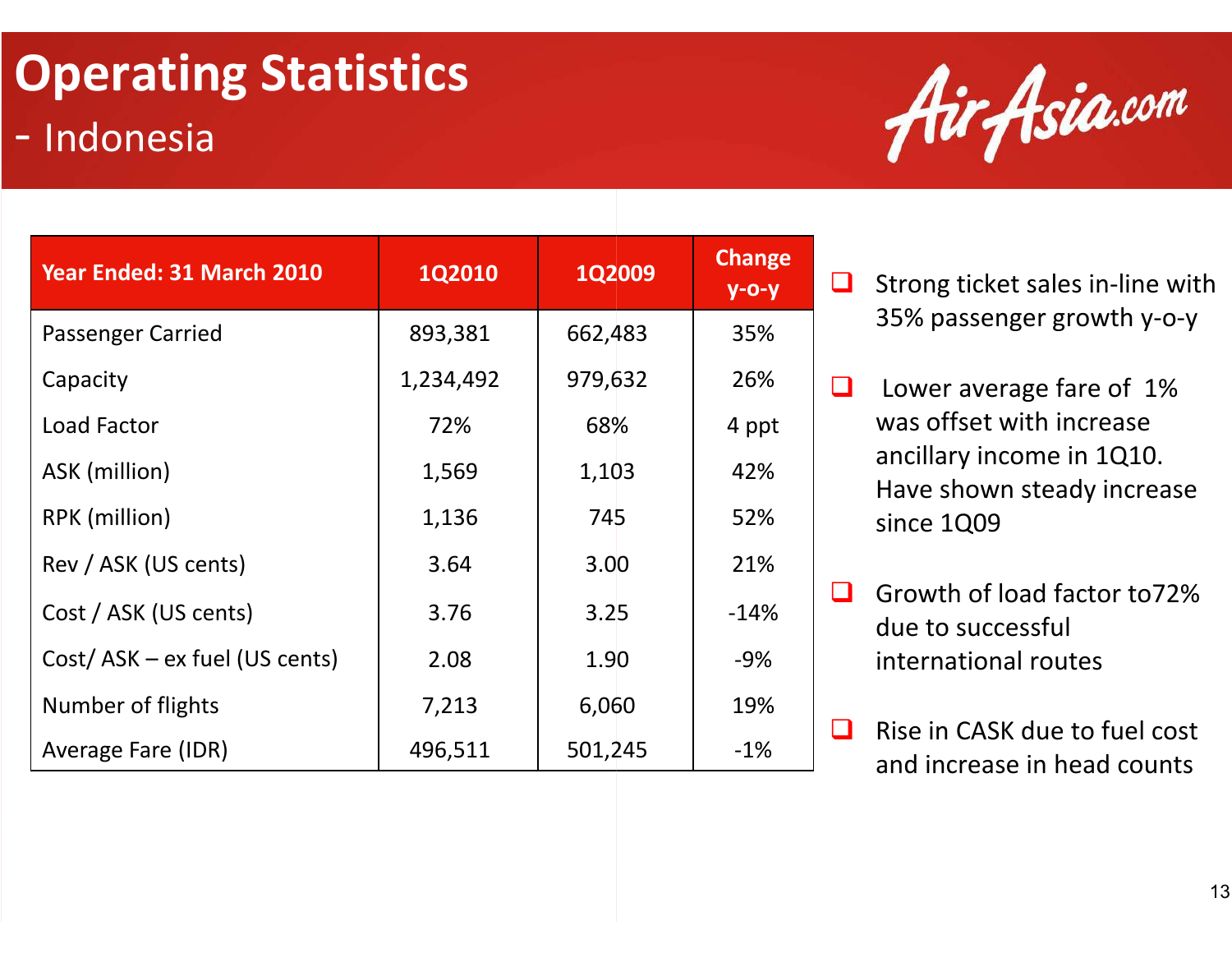# **Passenger Growth & Load Factor**<br>- *Fadonesia*



### Indonesia

### **∞ Indonesia will be a catalyst for further growth with new Airbus fleets**



#### $\Box$ **Challenging environment**

- Successful realignment of strategy from domestic to international
- **Q** Competitive environment

#### $\Box$ **Strong international presence**

- Growth of  $42\%$  y-o-y due to longer routes and strong performance in the Australian sector
- 14 $\Box$  New frequencies added to complement the 4 established hubs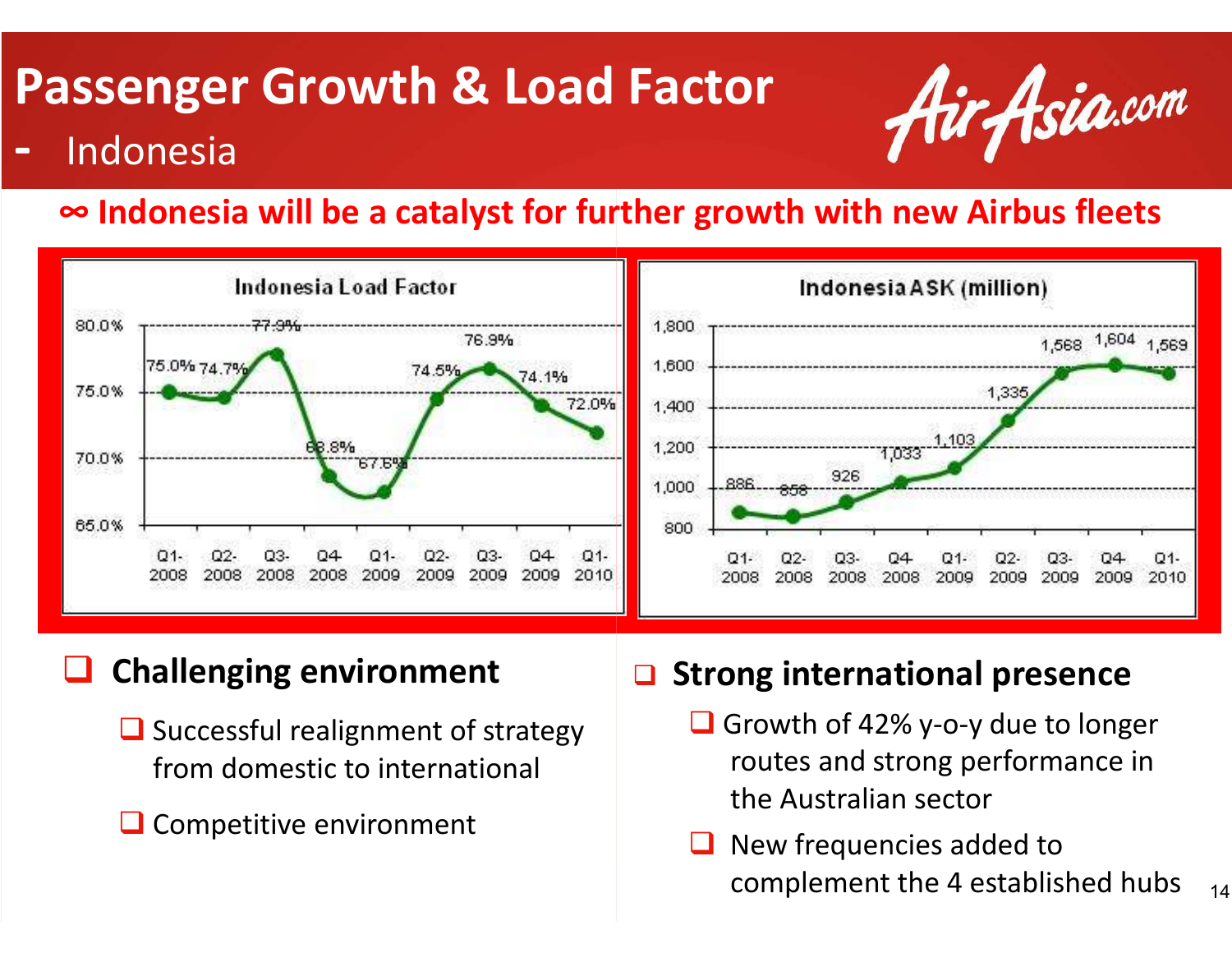## **Group Ancillary Income**





 $\Box$ Minimal cost – use existing network, belly space, existing infrastructure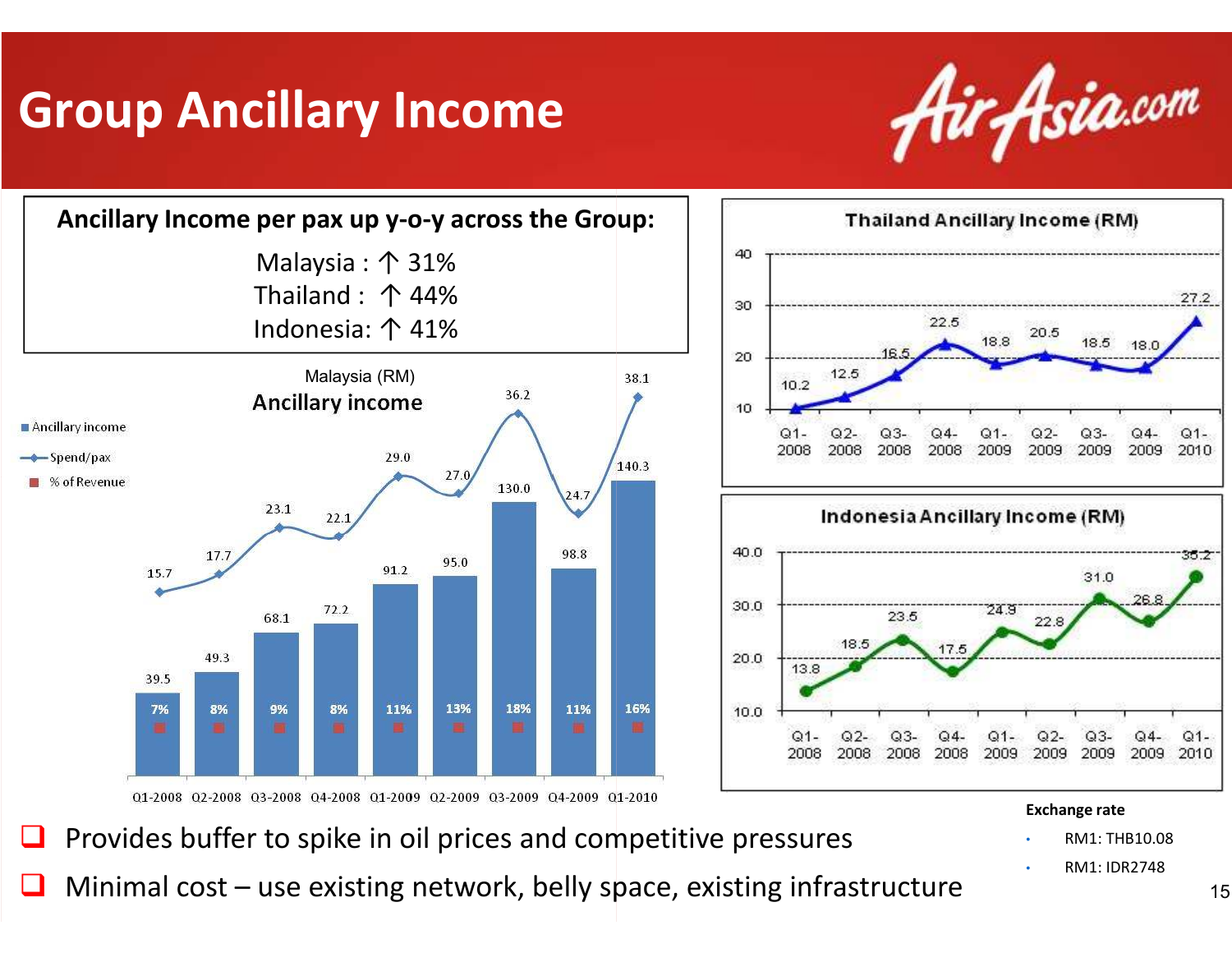## **Cash Balance & Gearing**



# **Cash and Cash equivalents close to RM1 billion**

- $\Box$ Cash balance increased to RM938 million
- $\Box$ Including deposit on aircraft purchases, total cash is close to **RM1.3 billion**

#### $\Box$ **Improved Net Gearing below 3 times q-o-q due to growth in cash**

| <b>AirAsia Berhad</b> | <b>1Q2010</b> | 4Q2009 | <b>Change (%)</b> |
|-----------------------|---------------|--------|-------------------|
| Net Debt (RM'mil)     | 6,248         | 6,862  | -9                |
| <b>Net Gearing</b>    | 2.25          | 2.62   | $-14$             |

#### $\Box$ **Positive Net Cashflow**

□ ■ Group posted cash from operations of RM296 mil in 1Q2010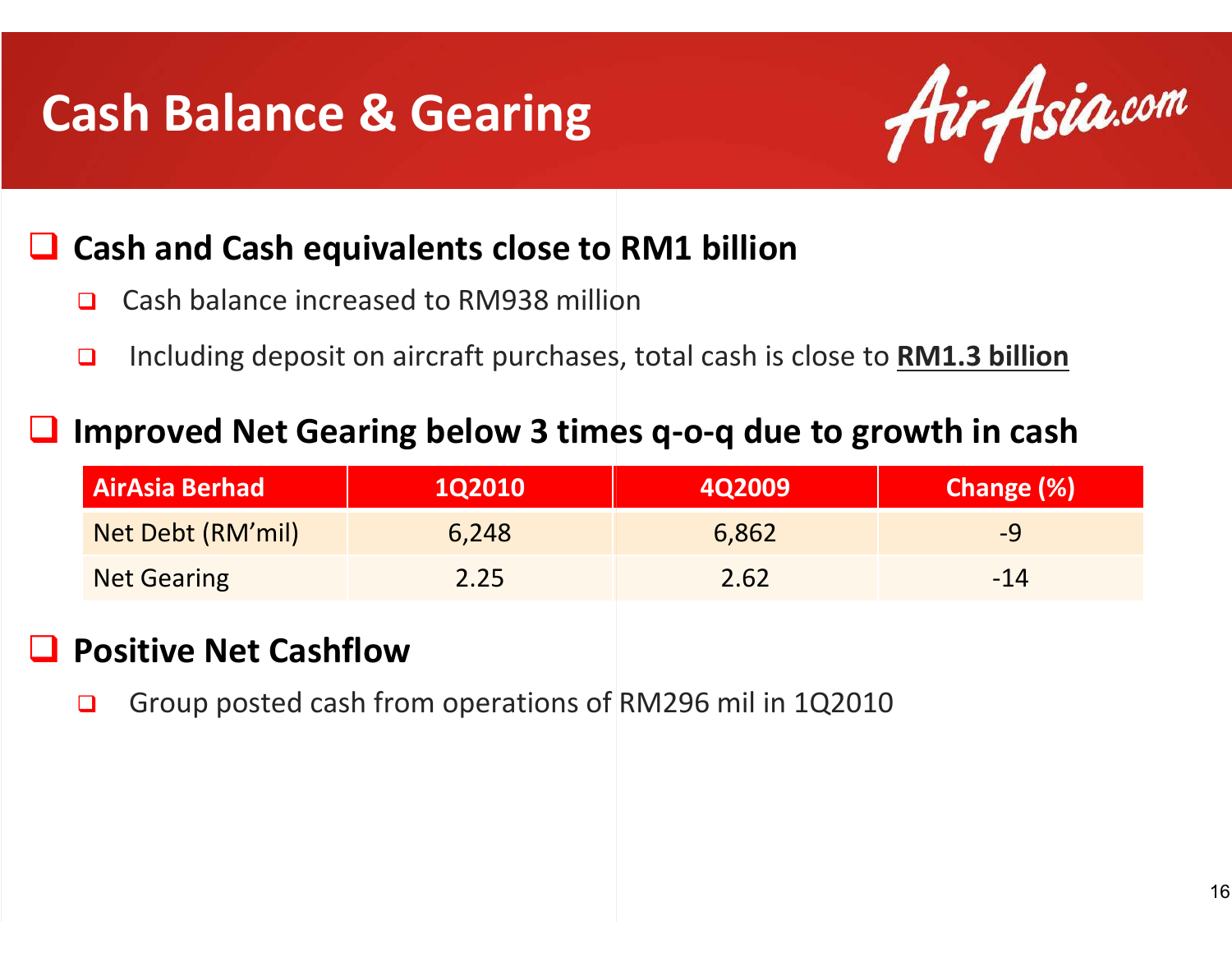## **Amounts due from TAA & IAA**



The amounts due from TAA and IAA have not been provided for:

- □ The improvement in the financial results of these entities as shown earlier
- **□** The expected further improvement on the financial performance of these companies
- $\Box$  The value of AirAsia's stake in these companies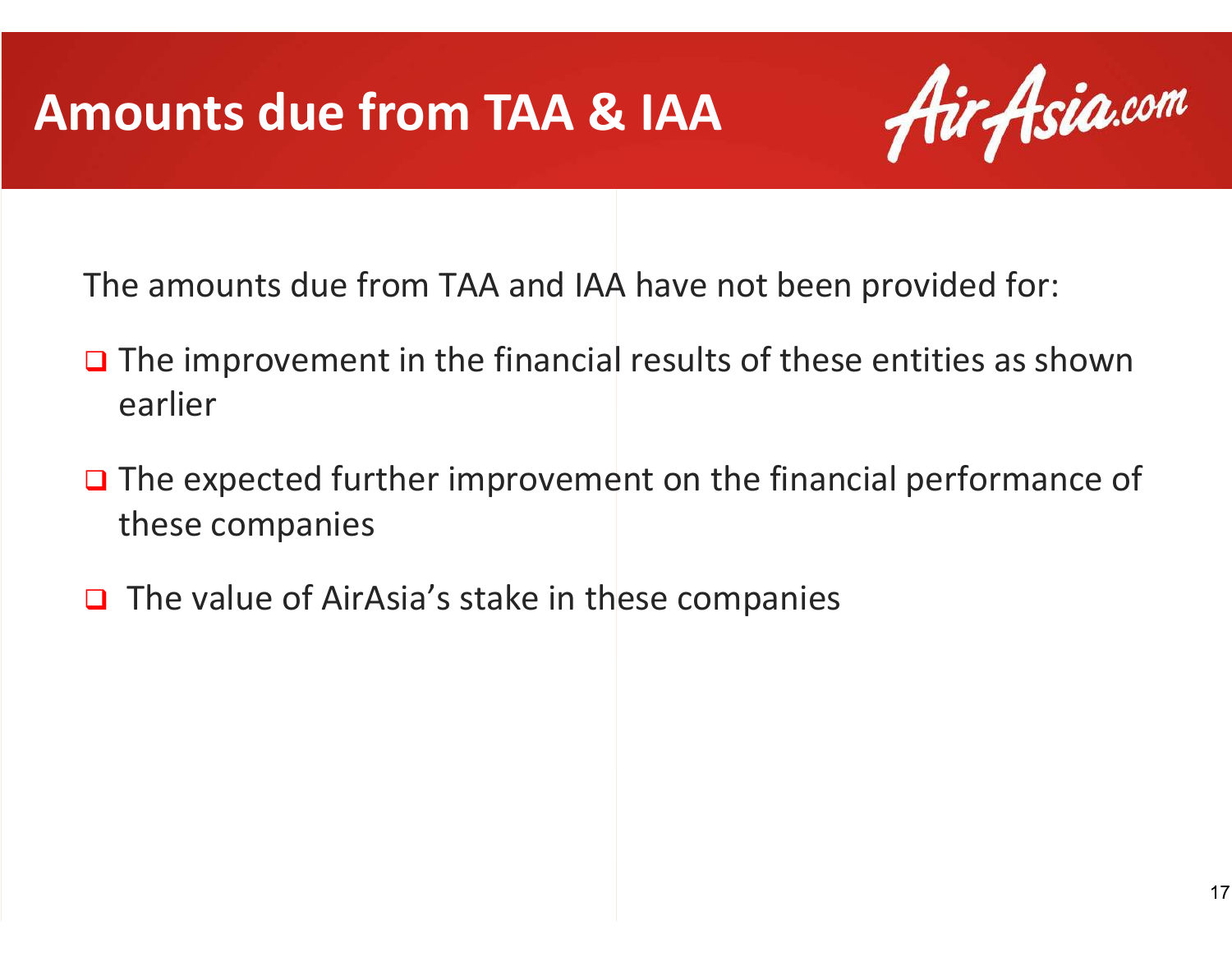

## **Impact of FRS139**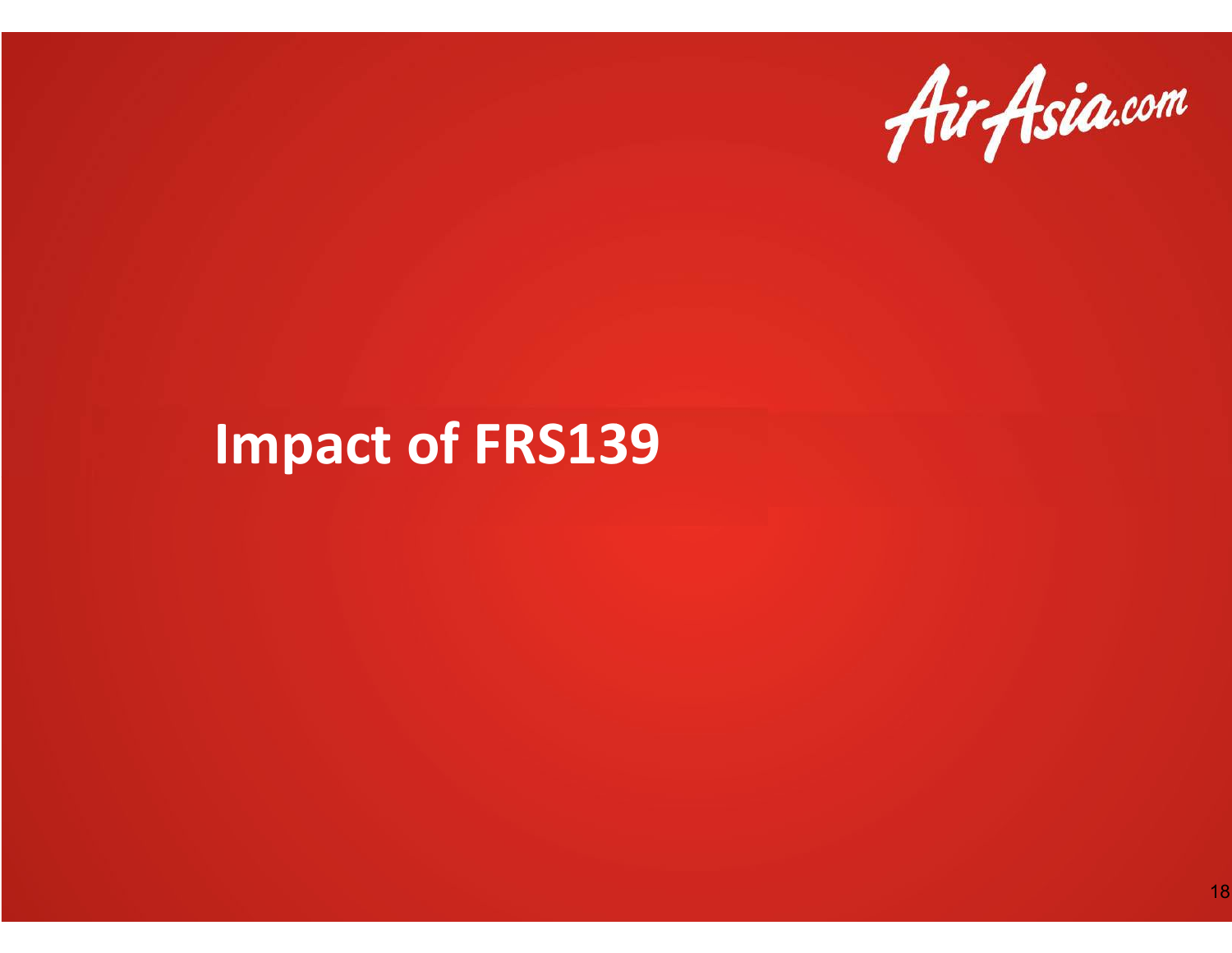## **Impact of Total Derivatives**



| Category/RM'000              | 1 Jan 2010                                    | 31 Mar<br>2010                                |                                       | <b>Period ended 31 March 2010</b>                   |                                 |  |
|------------------------------|-----------------------------------------------|-----------------------------------------------|---------------------------------------|-----------------------------------------------------|---------------------------------|--|
|                              | <b>Derivative</b><br>Assets/<br>(Liabilities) | <b>Derivative</b><br>Assets/<br>(Liabilities) | <b>Movement</b><br>in.<br>derivatives | <b>Cash Flow</b><br><b>Hedge</b><br><b>Services</b> | <b>Profit / Loss</b><br>DR/(CR) |  |
|                              |                                               |                                               |                                       | DR/(CR)                                             |                                 |  |
| Interest rate<br>derivatives | (214, 493)                                    | (252, 533)                                    | (38,040)                              | 20,487                                              | 17,553                          |  |
| Forex derivatives            | 81,904                                        | (38, 689)                                     | (120, 593)                            |                                                     | 127,814                         |  |
| Commodity<br>derivatives     | 1,944                                         | 6,957                                         | 5,013                                 | (2, 117)                                            | (2,896)                         |  |
| <b>Total</b>                 | (130, 645)                                    | (284, 265)                                    | (153, 620)                            | 18,370                                              | 142,471                         |  |

 $\Box$ ■ The impact as at 1 Jan 2010 due from FRS139 is RM57 million

 $\Box$ In 1Q10, FRS 139 has the effect of decreasing the profit by RM139.2 mil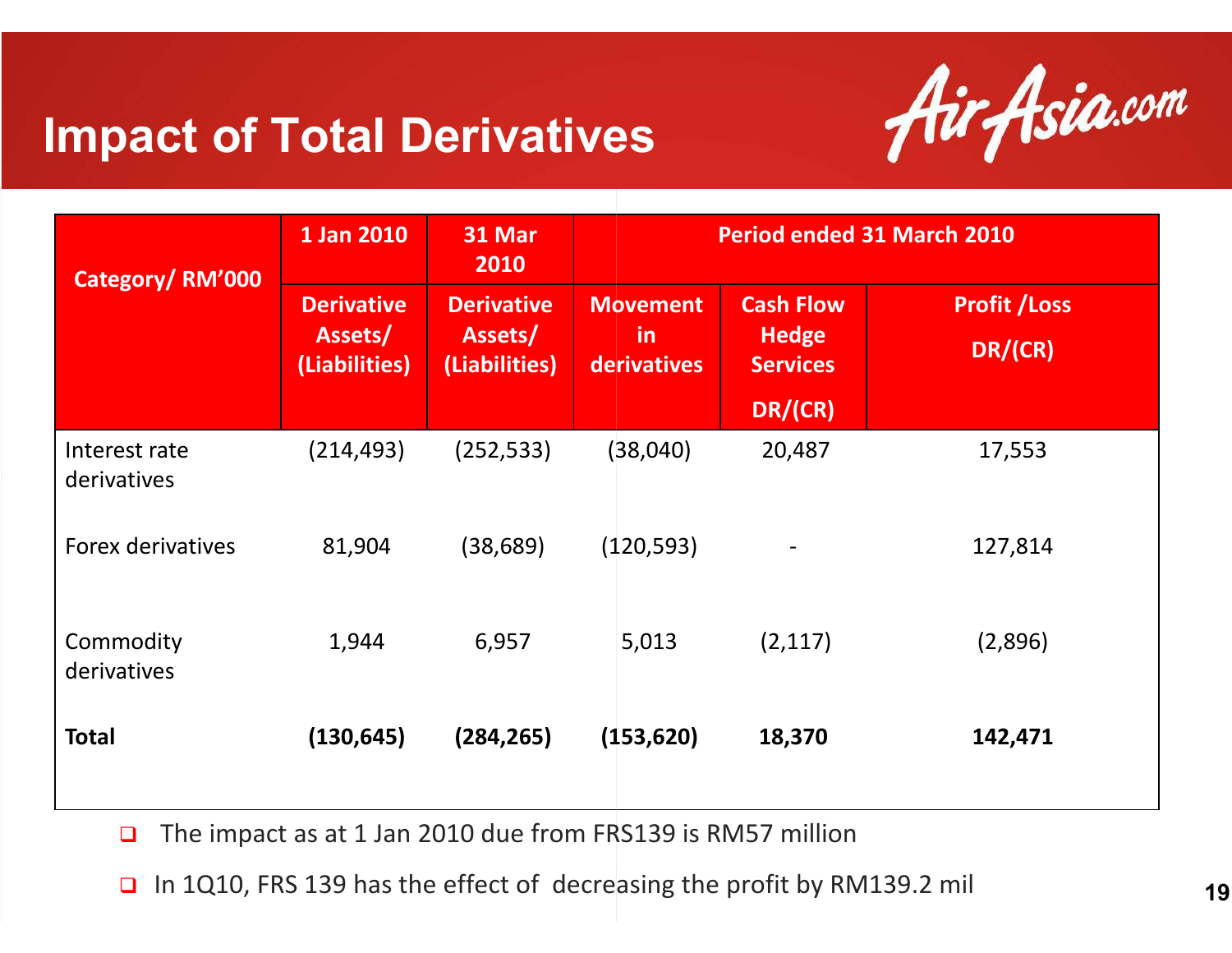## **Impact on Reserves**



|                                                                                   |                                    | 1 January 2010                                                |                               |               | <b>31 March 2010</b>               |                                                     |                               |               |
|-----------------------------------------------------------------------------------|------------------------------------|---------------------------------------------------------------|-------------------------------|---------------|------------------------------------|-----------------------------------------------------|-------------------------------|---------------|
|                                                                                   | <b>Retained</b><br><b>Earnings</b> | <b>Cash</b><br><b>Flow</b><br><b>Hedge</b><br><b>Reserves</b> | <b>AFS</b><br><b>Reserves</b> | <b>Total</b>  | <b>Retained</b><br><b>Earnings</b> | <b>Cash Flow</b><br><b>Hedge</b><br><b>Reserves</b> | <b>AFS</b><br><b>Reserves</b> | <b>Total</b>  |
|                                                                                   | <b>RM'000</b>                      | <b>RM'000</b>                                                 | <b>RM'000</b>                 | <b>RM'000</b> | <b>RM'000</b>                      | <b>RM'000</b>                                       | <b>RM'000</b>                 | <b>RM'000</b> |
| <b>Current reserves</b>                                                           | 1,138,438                          |                                                               | $\sim$                        | 1,138,438     | 1,041,160                          | (65, 670)                                           | 105,996                       | 1,081,486     |
| FRS 139 impact due to:                                                            |                                    |                                                               |                               |               |                                    |                                                     |                               |               |
| • Derivative fair valuation                                                       | (64, 975)                          |                                                               | $\sim$                        | (64, 975)     | (21, 195)                          |                                                     | $\blacksquare$                | (21, 195)     |
| • Hedge effectiveness                                                             | $\blacksquare$                     | (65, 670)                                                     | $\blacksquare$                | (65, 670)     | (121, 276)                         | (11, 150)                                           | $\blacksquare$                | (132, 426)    |
| • Fair value of investment<br>in AirAsia X                                        |                                    | $\blacksquare$                                                | 105,996                       | 105,996       |                                    |                                                     |                               |               |
| • Change in present<br>value from amount due<br>from JV and Associate<br>entities | (32, 303)                          |                                                               | $\blacksquare$                | (32, 303)     | 3,237                              |                                                     |                               | 3,237         |
| <b>Restated reserves</b>                                                          | 1,041,160                          | (65, 670)                                                     | 105,996                       | 1,081,486     | 901,926                            | (76, 820)                                           | 105,996                       | 931,102       |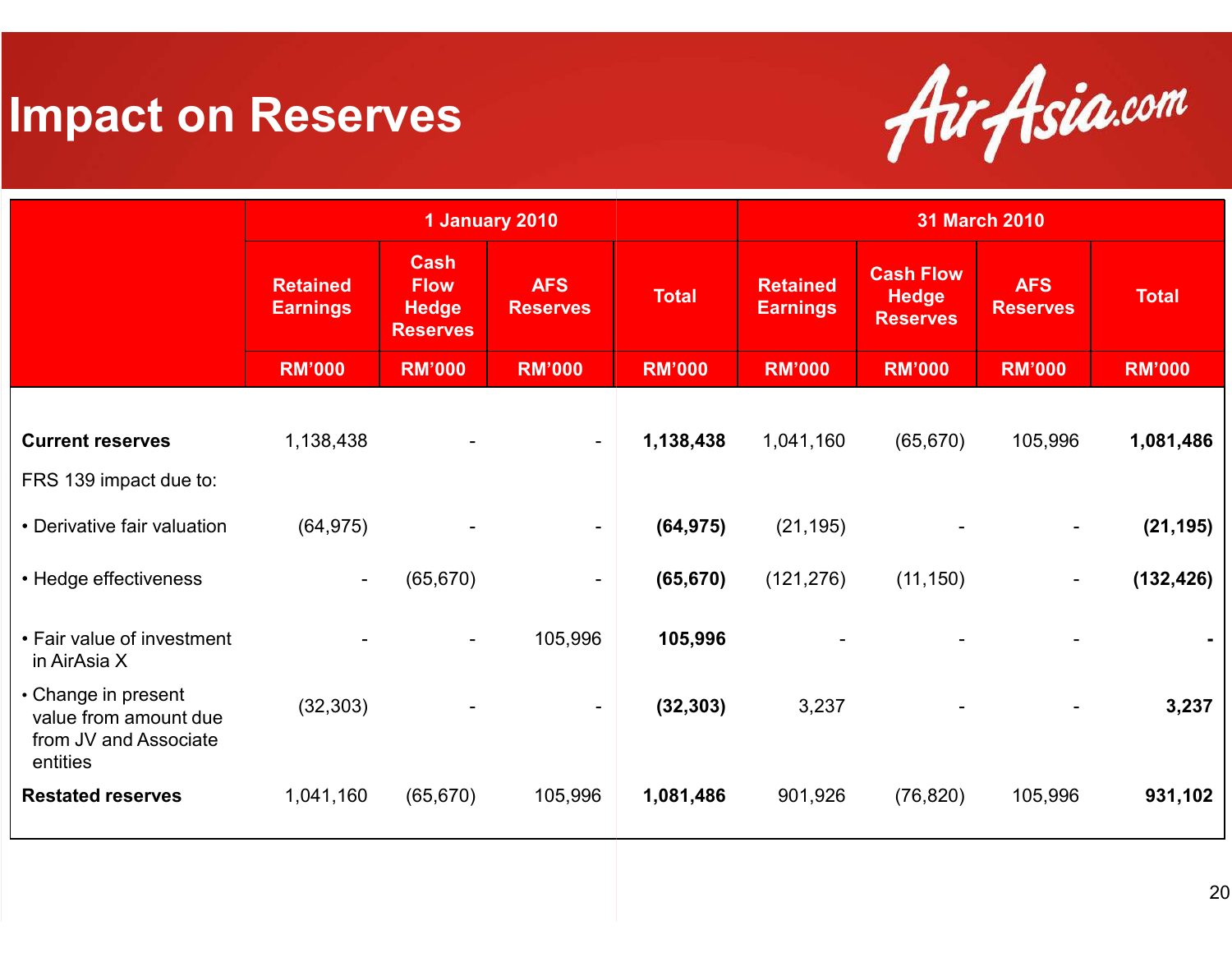

# **Outlook 2010**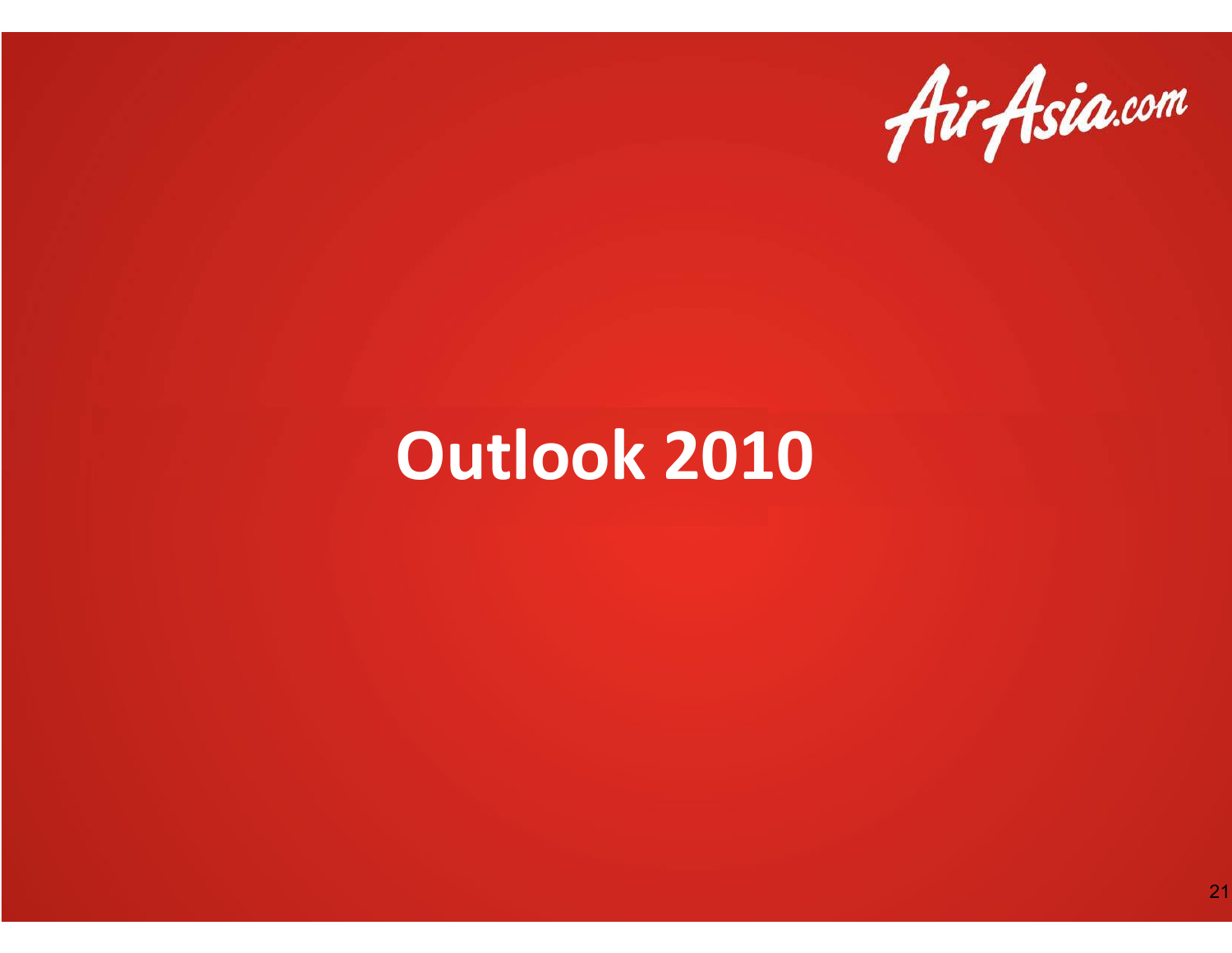# **Forward Bookings**

#### **As at 26 May 2010**









#### **Increase in demand on air travel**

- $\Box$ Forward booking remains consistent y-o-y
- $\Box$ High take up rates on promotional campaigns
- $\Box$ Strategic marketing together with a targeted route revenue management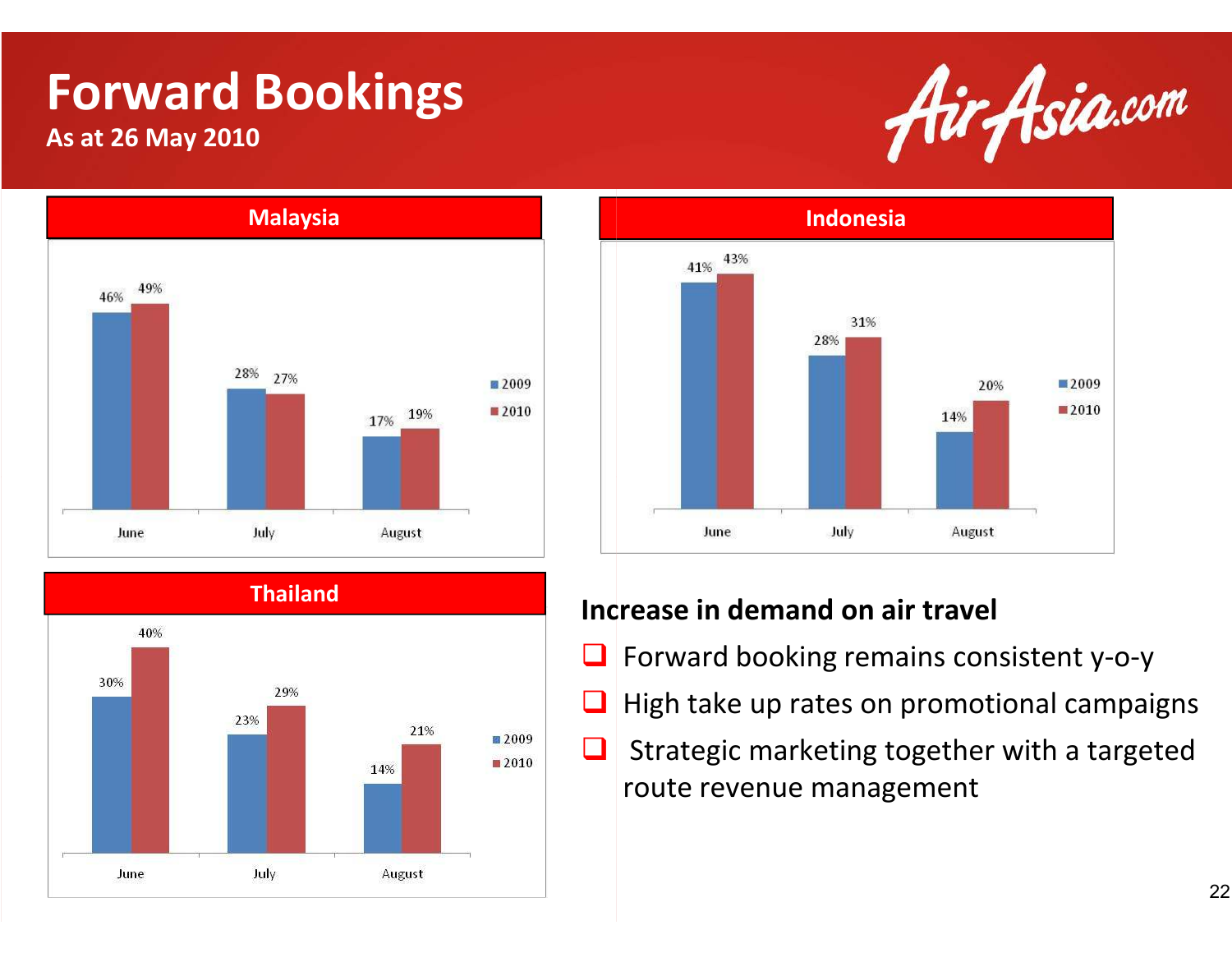## **Aircraft Delivery Schedule**



#### $\Box$ **Delivery schedule for 2010**

| <b>Delivery Month</b>  | No. of planes | <b>Deployments</b>                                  |
|------------------------|---------------|-----------------------------------------------------|
| Quarter 2 (Apr - Jun)  | 6             | $3 =$ Thailand<br>$2 =$ Malaysia<br>$1 = Indonesia$ |
| Quarter 3 (Jul – Sept) | 6             | $4 = Thailand$<br>$2 =$ Malaysia                    |
| Quarter 4 (Oct – Dec)  | 4             | $1 = Thai$<br>$3 = Indonesia$                       |

- $\sqcup$ Total delivery of 16 Airbus A320 aircraft
- ⊔ Phasing out remaining Boeing 737
- ⊔ The financing for all the aircraft in 2010 is secured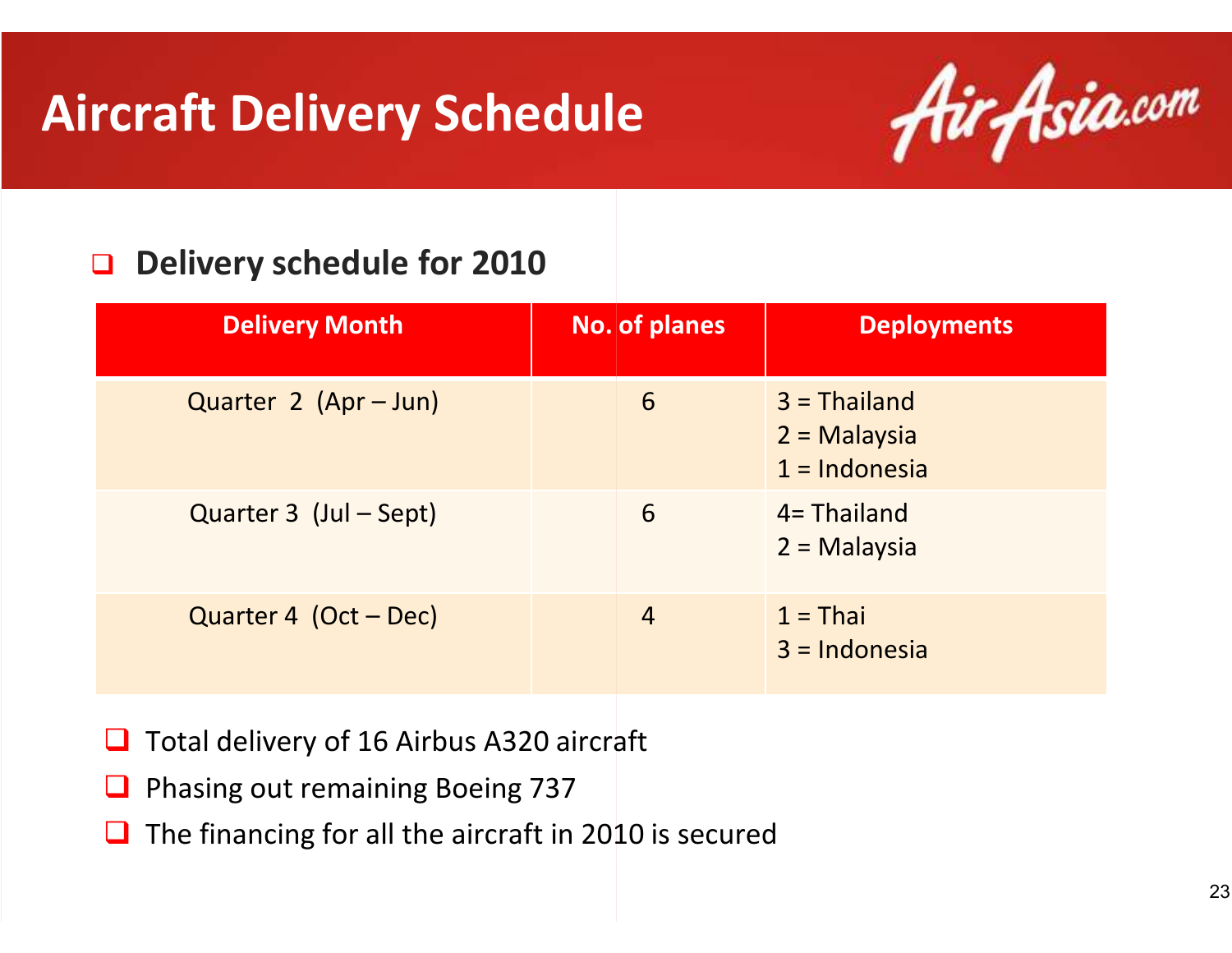## **Regional Network Expansion**



### **To further capture and strengthen all routes**

- $\Box$ Develop Indian routes from hubs in Malaysia and Thailand
- $\Box$ Increase growth with the addition of frequencies on popular routes
- $\Box$ Further cross connecting main hubs

| <b>AirAsia Group Route update</b>                                                                                |                                                                                                                                                                                                                                  |  |  |
|------------------------------------------------------------------------------------------------------------------|----------------------------------------------------------------------------------------------------------------------------------------------------------------------------------------------------------------------------------|--|--|
| <b>New routes</b>                                                                                                | <b>Additional frequency</b>                                                                                                                                                                                                      |  |  |
| Kota Kinabalu - Taipei<br>Kota Kinabalu - Hong Kong<br>Kuala Lumpur - Male<br>Surabaya - Medan<br>Penang - Medan | Kuala Lumpur – Kota Kinabalu (8 times)<br>Kuala Lumpur - Kuching (11 times)<br>Kuala Lumpur – Hong Kong (3 times)<br>Kuala Lumpur – Singapore (9 times)<br>Kuala Lumpur – Macau (3 times)<br>Kuala Lumpur – Phnom Penh (2 times) |  |  |

**Note:** Only based on routes that have been announced or available for sale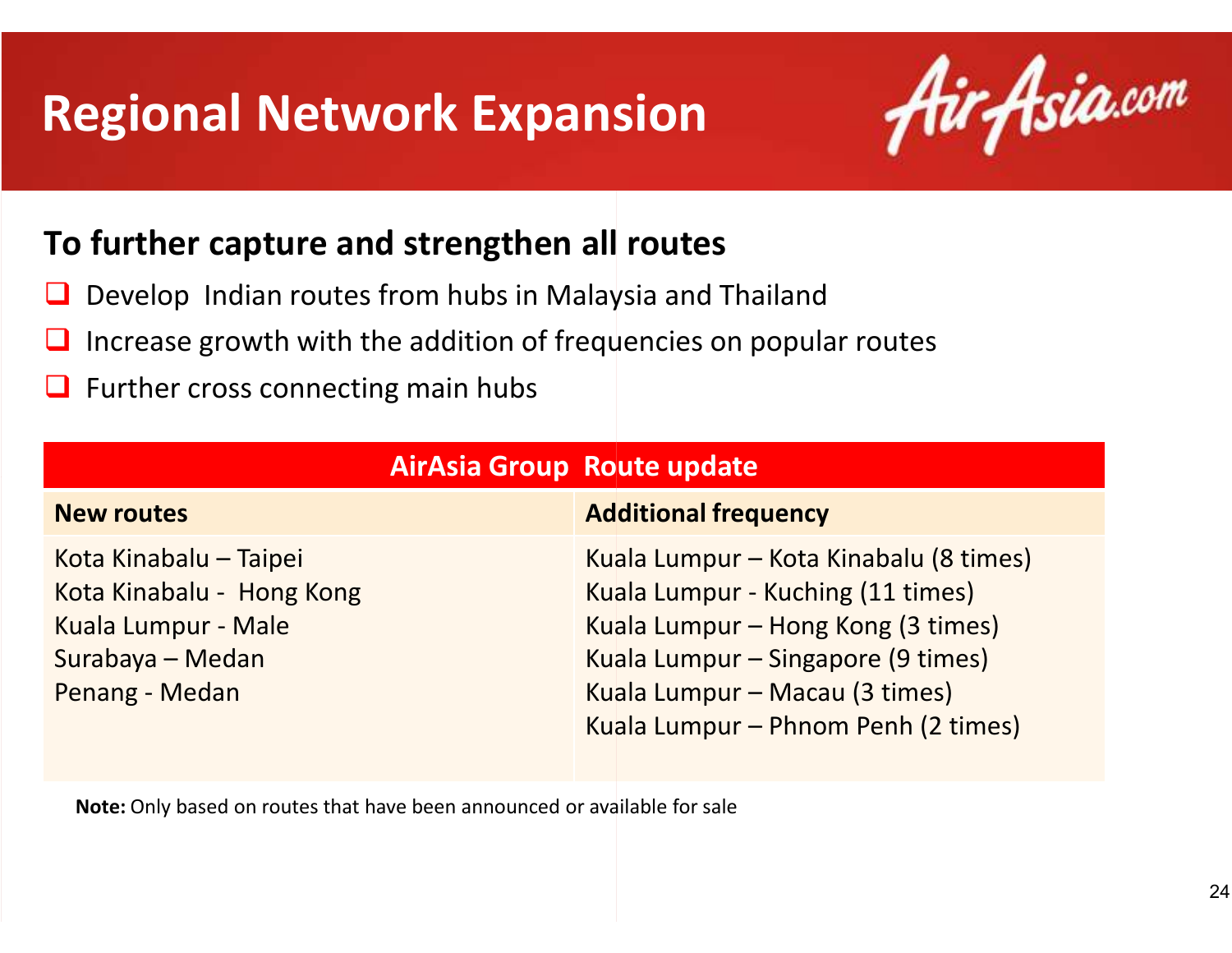## **Summary**



- $\Box$ ■ The Group carried over 6 million guests in 1Q10 compared to 5 million guests in 1Q09
- Strong catalyst for growth for Malaysian ancillary income achieving RM38 per pax in<br>1010 Jaunch of new products in 2010 and for ancillary income to target 20% of rove 1Q10. Launch of new products in 2010 and for ancillary income to target 20% of revenue
- $\Box$  Thailand remains resilient
	- Strong profitable 1Q10 for Thailand operations
	- $-$  2Q10 load factor looks to show stronger growth y-o-y
	- More focus in fulfilling domestic demand
- $\Box$ Indonesia posted its first profit. Continue to focus on higher yielding international routes.
- $\Box$ **□** The Group hedged over 26% of fuel requirements up to Dec 10 via Jet Kero and cracks
- Resolved issues with Malaysia Airports. Look forward to a new permanent LCCT targeted to be completed by first quarter  $2012$ to be completed by first quarter 2012
- $\Box$ Vietnam JV – work in progress, no specific launch date
- Awarded the "**Best Low Cost Airline Worldwide** " two years running by Skytrax by 18 million independent travelers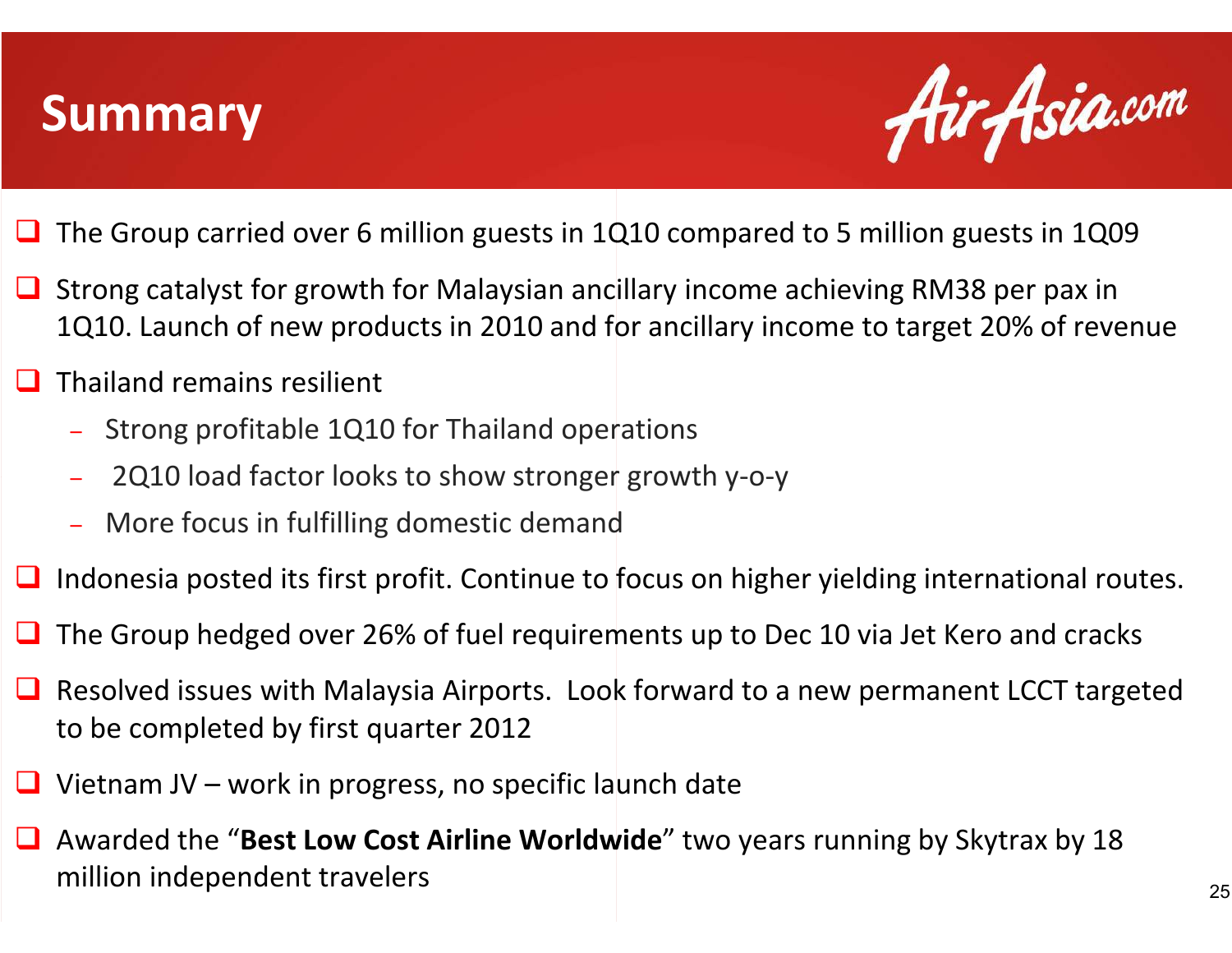

# **Accounting for Investments**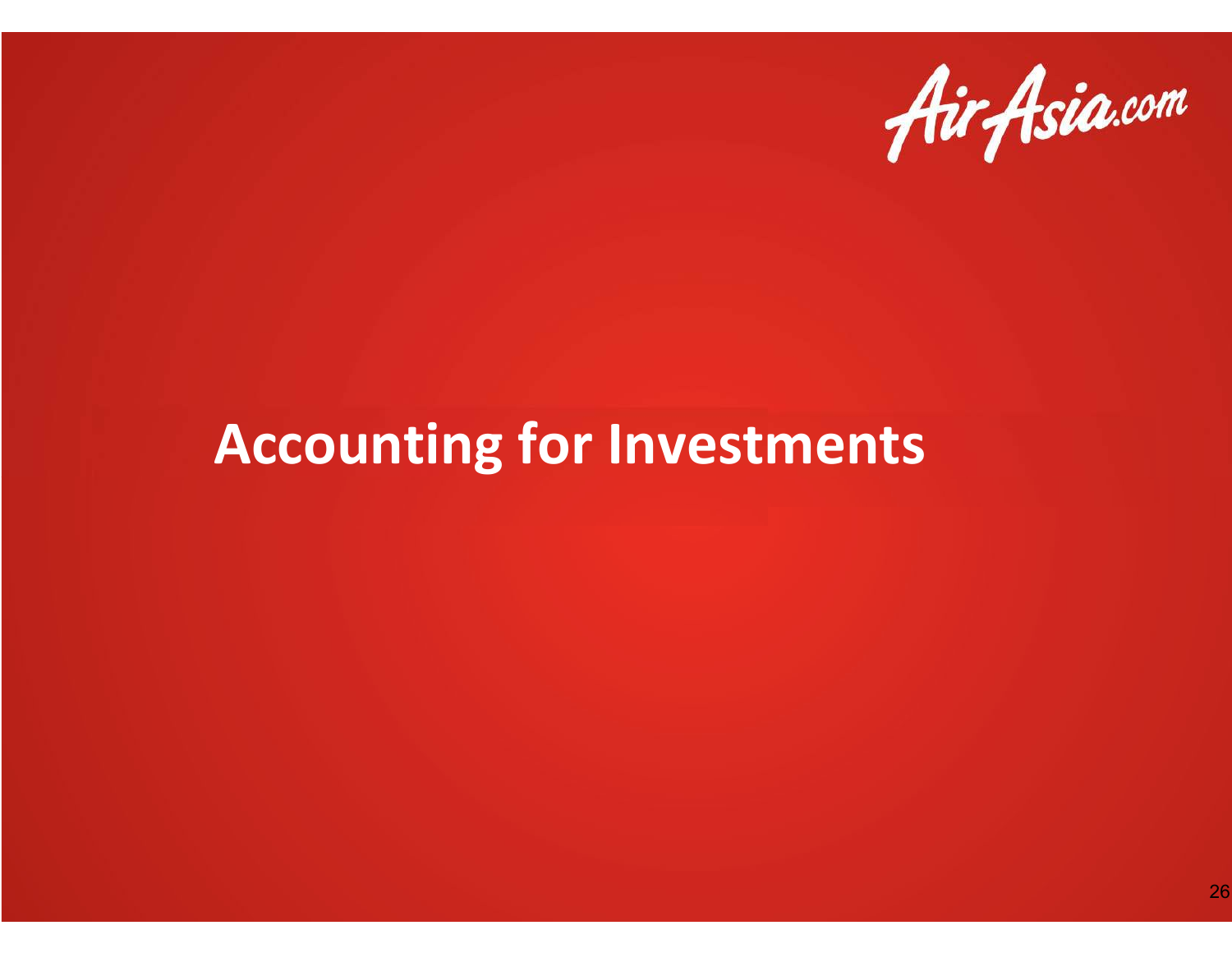## **AirAsia Consolidated Results 3 months ended 31 March 2010**



|                           | <b>Profit after tax</b><br>(RM'mil) |
|---------------------------|-------------------------------------|
| Malaysia AirAsia ("MAA")  | 224,110                             |
| Thailand AirAsia ("TAA")  | <b>Nil</b>                          |
| Indonesia AirAsia ("IAA") | <b>Nil</b>                          |
| <b>Total</b>              | 224,110                             |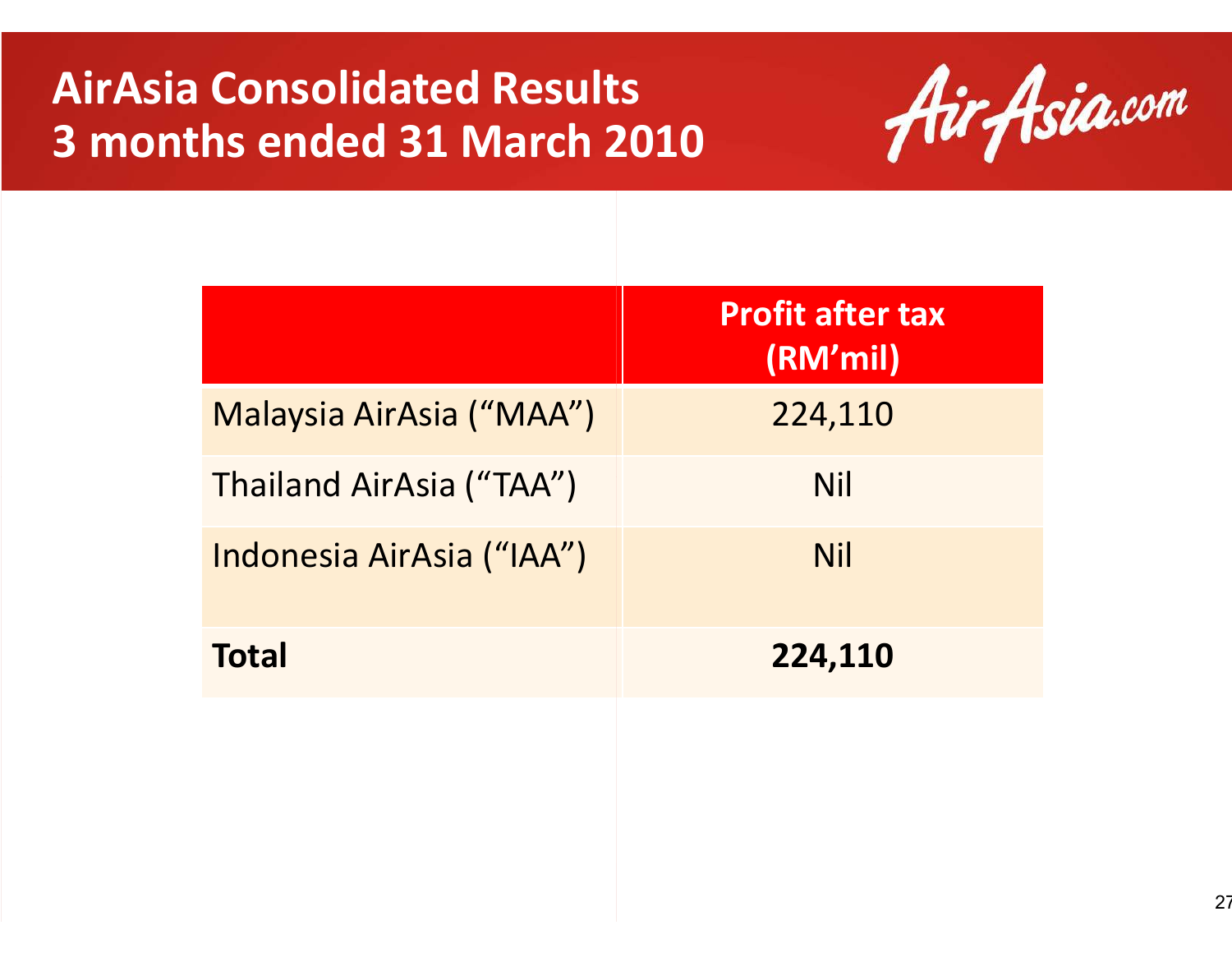## **Group Results for the 3 monthsended 31 March 2010**



| <b>RM'000</b>     | <b>MAA</b> | <b>TAA</b> | <b>IAA</b> |
|-------------------|------------|------------|------------|
| Revenue           | 898,041    | 308,452    | 192,282    |
| <b>EBITDAR</b>    | 323,516    | 97,556     | 39,120     |
| <b>EBITDA</b>     | 301,684    | 47,889     | (2,868)    |
| <b>EBIT</b>       | 186,255    | 44,756     | (4,062)    |
| Profit before tax | 256,187    | 61,809     | 1,689      |
| Profit after tax  | 224,100    | 61,809     | 1,689      |

#### **Exchange rate**

- •RM1: THB10.08
- •RM1: IDR2748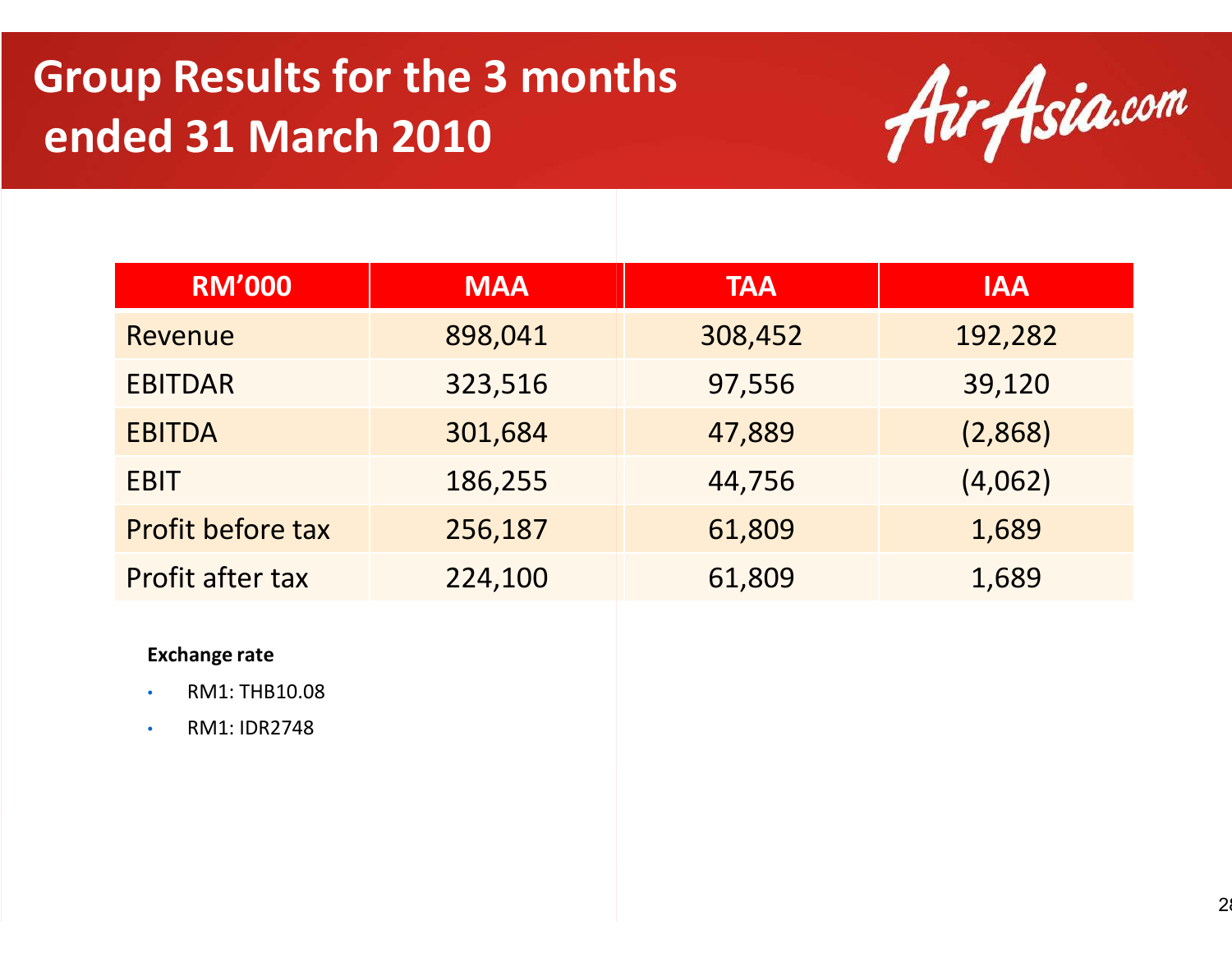## **Impact of TAA and IAA on AirAsia'sconsolidated financial statements**



| <b>31 March 2010</b>                      | <b>TAA</b>    | <b>IAA</b>     |  |
|-------------------------------------------|---------------|----------------|--|
|                                           | <b>RM'000</b> | <b>RM'000</b>  |  |
| <b>Cost of investment</b>                 | 12            | $\overline{4}$ |  |
| Recognised losses in balance<br>sheet     | (12)          | (4)            |  |
| Amounts due from TAA & IAA                | 335,351       | 438,043        |  |
| Accumulated losses in the<br>entities     | 455           | 486            |  |
| - recognised                              | 12            | $\overline{4}$ |  |
| - AA's portion                            | 210           | 233            |  |
| 48.8%                                     | 222           | 237            |  |
| Other shareholders portion<br>51.2% share | 233           | 249            |  |
|                                           | 455           | 480            |  |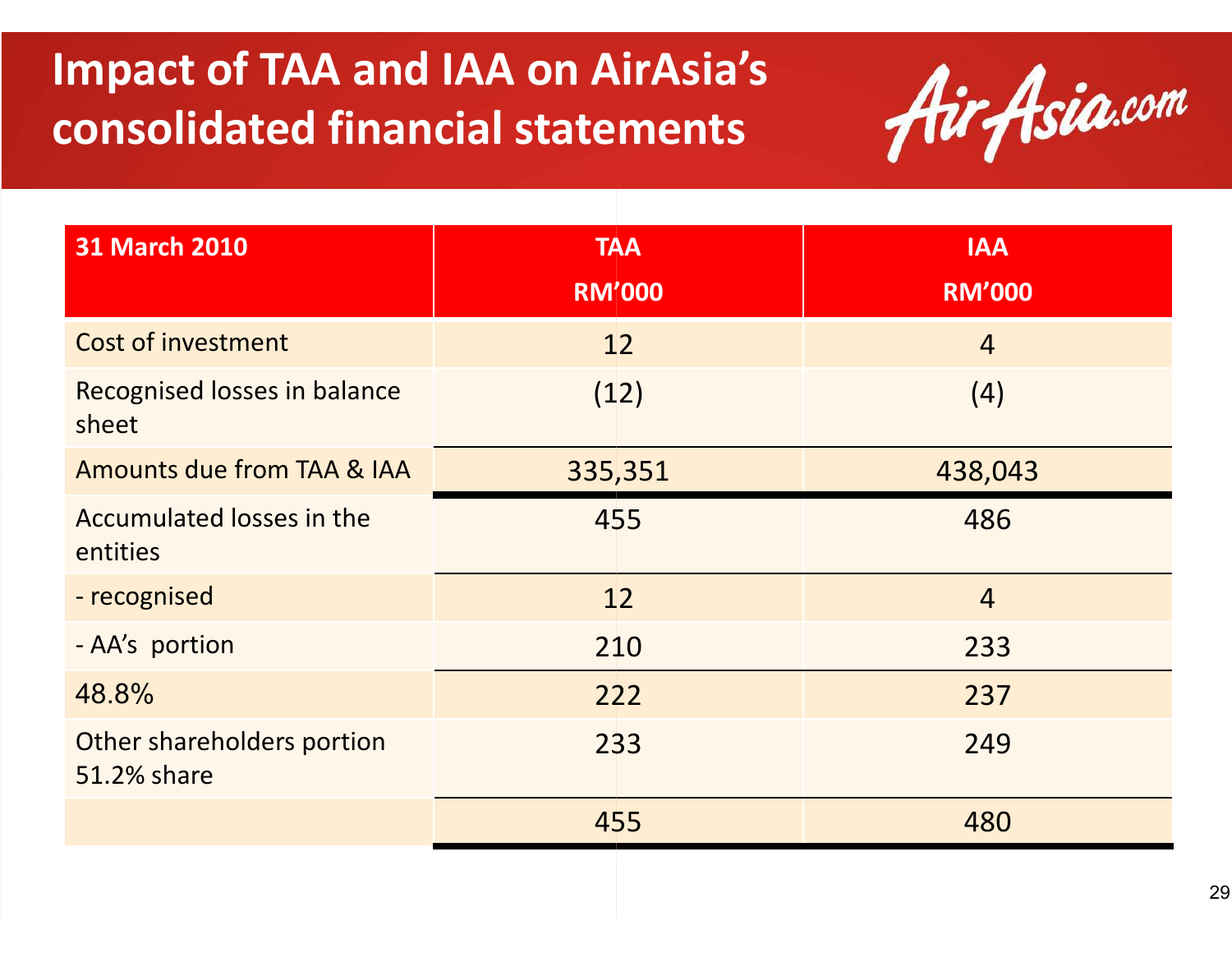# **Accounting for TAA and IAA**



#### **Overview**

- AirAsia has investments of 48.9% in both TAA and IAA □
- $\Box$  The aviation laws of Thailand and Indonesia require foreign shareholdings to not exceed 50% interest in these entities
- $\Box$  Based on the shareholders' agreements for these entities, TAA is considered to be a jointly controlled entity and IAA is considered to be an associate of AirAsia.
- $\Box$  The basis of this consideration is due to the various covenants in the agreements whereby in the case of TAA, key decisions are taken jointly and in the case of IAA, AirAsia has only significant influence

#### **Accounting Considerations**

- $\Box$  AirAsia's accounting treatment for its investments in IAA and TAA is in full compliance with International Financial Reporting Standards ("FRS")
- $\Box$  The IFRS applied are FRS 131 "Accounting for Jointy Controlled Entities" (IFRS 31) which applies to TAA and FRS 128 " Accounting for Associates" (IFRS 28) which applies to IAA
- ❏ TAA and IAA are accounted for using the equity method of accounting per the respective Standards
- $\Box$  Consolidation of TAA and IAA is strictly prohibited by the IFRS unless the shareholder arrangements change, which result in AirAsia having control. AirAsia can account for all the losses of TAA and IAA if it assumes obligations for all liabilities of TAA and IAA which will obviously be detrimental to the shareholders of AirAsia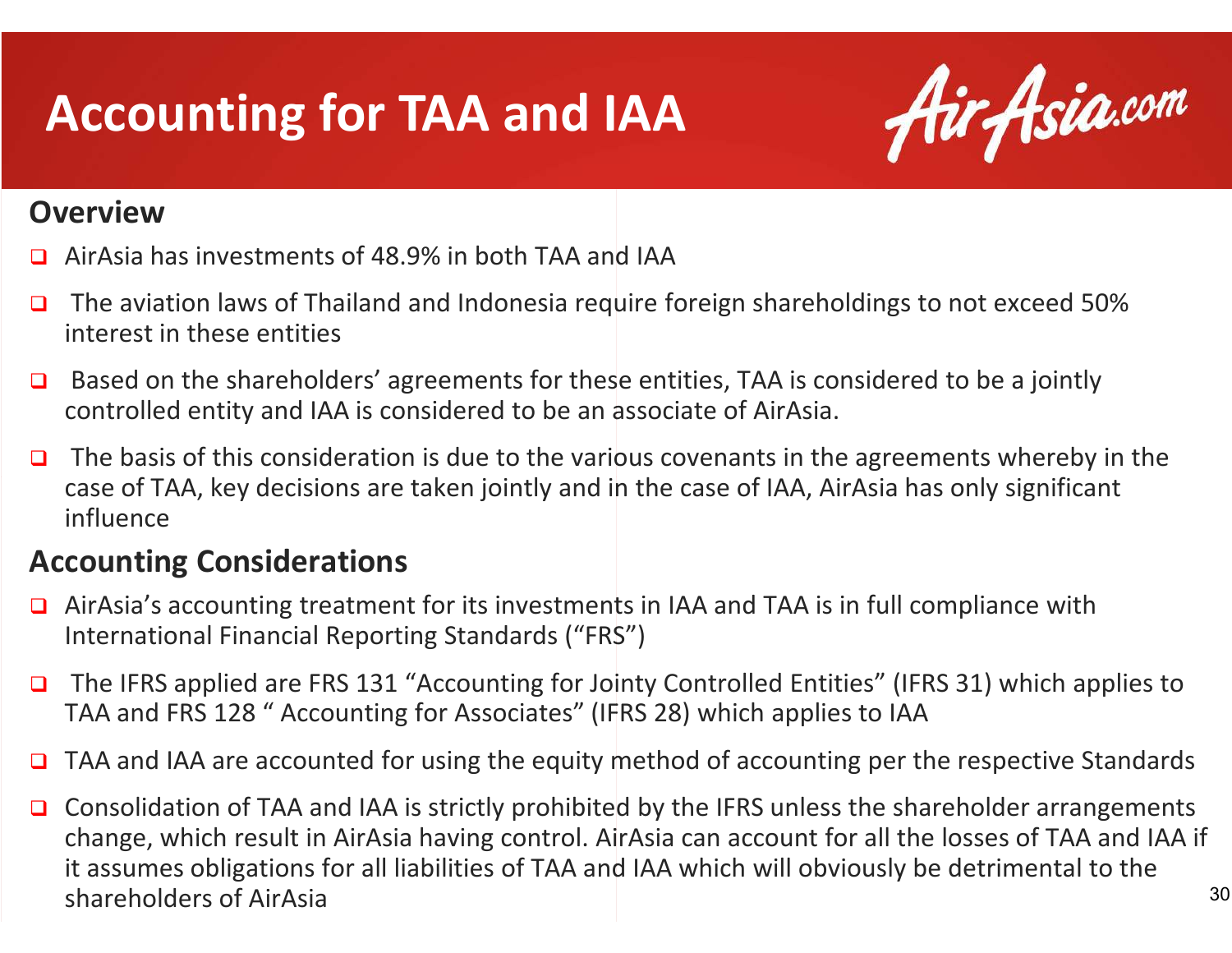# **Accounting for TAA and IAA(continued)**



#### **Equity Accounting**

- $\Box$  The equity method is a method of accounting whereby the investment is initially recognised at cost and adjusted thereafter for the post-acquisition change in the investor's share of net assets of the investee. The profit or loss of the investor includes the investor's share of the profit or loss of the investee.
- $\Box$  FRS 128 and FRS 131 provide that if an investor's share of losses of an associate or jointly controlled entity equals or exceeds its interest in the associate, the investor discontinues recognising its share of further losses unless the investor has incurred legal or constructive obligations or made payments on behalf of the associate.
- ◘ Consequently, as the share of losses for both TAA and IAA have exceeded the cost of investment in these entities, AirAsia has in prior years fully provided for the cost of investment in both TAA and IAA (amounting to RM12 million and RM4 million respectively), and discontinued its recognition of share of any further losses, as required by the Standard, as it has not provided any legal or constructive obligations or made payments on behalf of the associate or jointly controlled entity.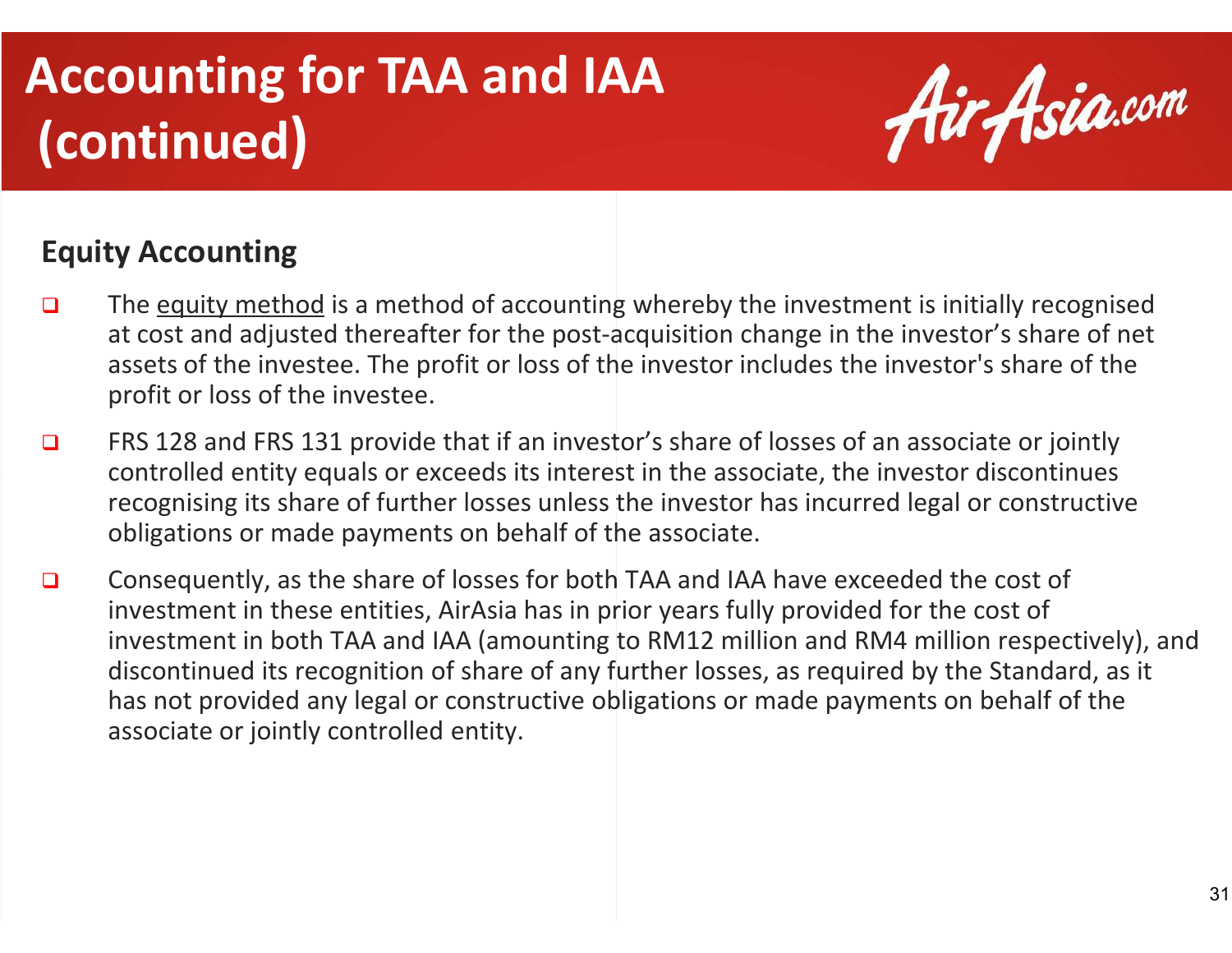

AirAsia Berhad © 2009 All Rights Reserved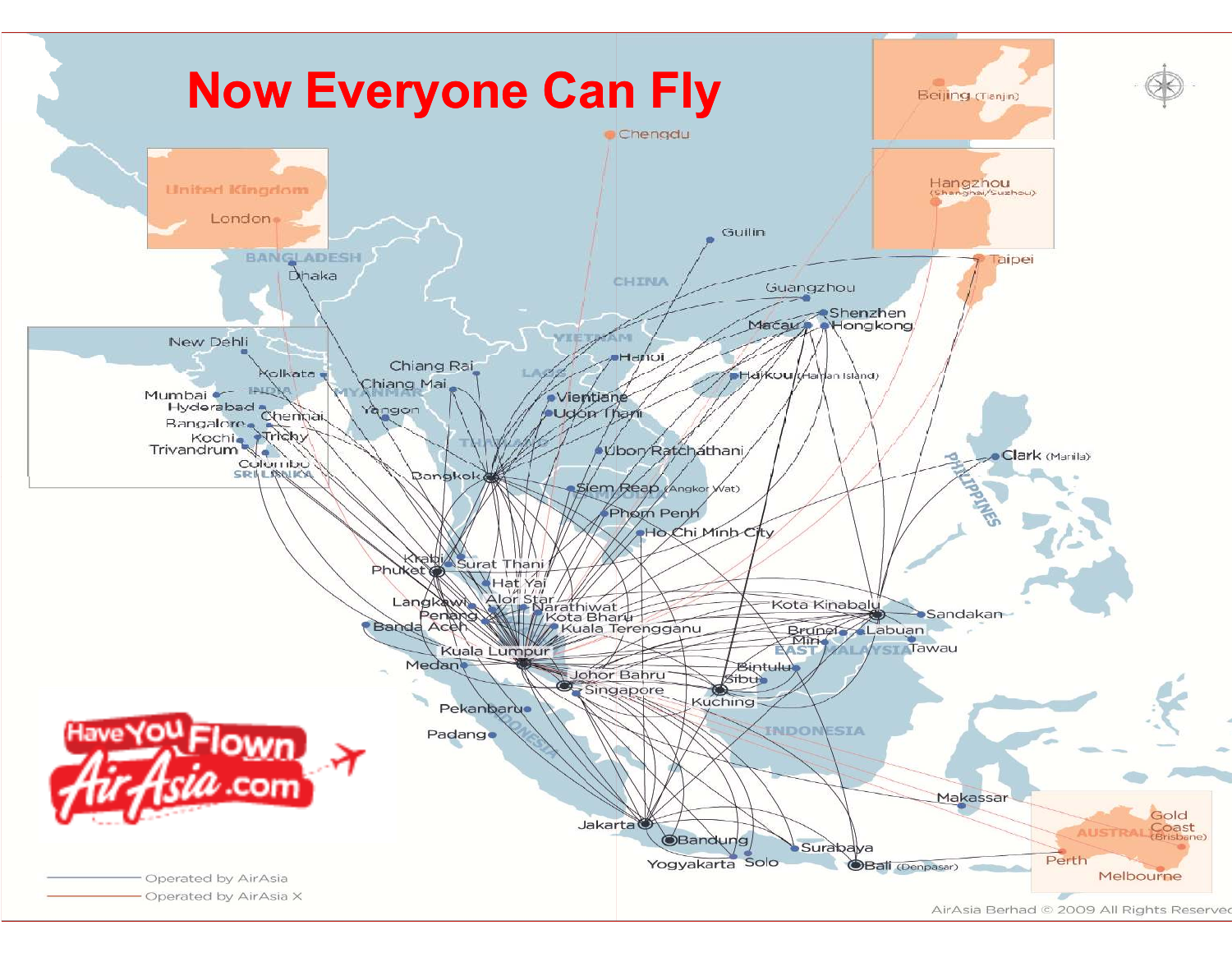### **Appendix-**1Q10 Cost Breakdown for AirAsia Group



| Quarter ended: 31 March 2010<br><b>Cost / ASK (US cents)</b> | <b>MAA</b> | <b>TAA</b> | <b>IAA</b> |
|--------------------------------------------------------------|------------|------------|------------|
| <b>Staff Costs</b>                                           | 0.39       | 0.37       | 0.38       |
| Fuel and Oil                                                 | 1.55       | 1.62       | 1.68       |
| User Charges and Station Expenses                            | 0.28       | 0.55       | 0.34       |
| <b>Maintenance and Overhaul</b>                              | 0.13       | 0.41       | 0.20       |
| Aircraft related cost                                        | 0.11       | 0.79       | 0.79       |
| Depreciation & Amortisation                                  | $0.54*$    | 0.05       | 0.02       |
| <b>Others</b>                                                | 0.30       | 0.21       | 0.23       |
| Sales & Marketing                                            | 0.14       | 0.19       | 0.11       |
| <b>Total Cost / ASK</b>                                      | 3.42       | 4.20       | 3.76       |

\* Less depreciation from TAA and IAA aircraft